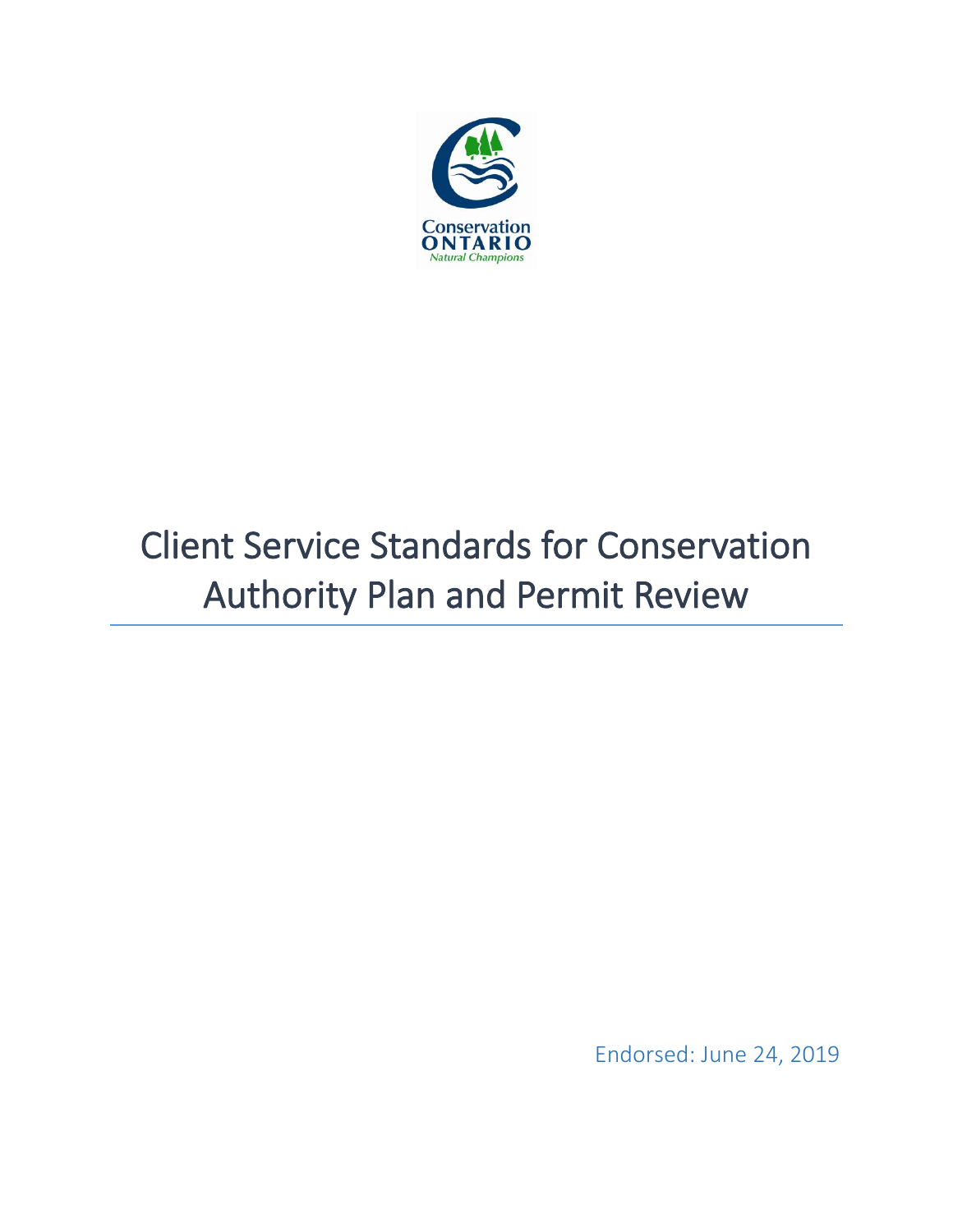# **Client Service Standards for Conservation Authority Plan and Permit Review**

# Table of Contents

| Appendix A: Example - General Submission for a S. 28 Permit Application 27                    |  |
|-----------------------------------------------------------------------------------------------|--|
| Appendix B: Example - Client Service Delivery Charter for CA Plan and Permit Review Program29 |  |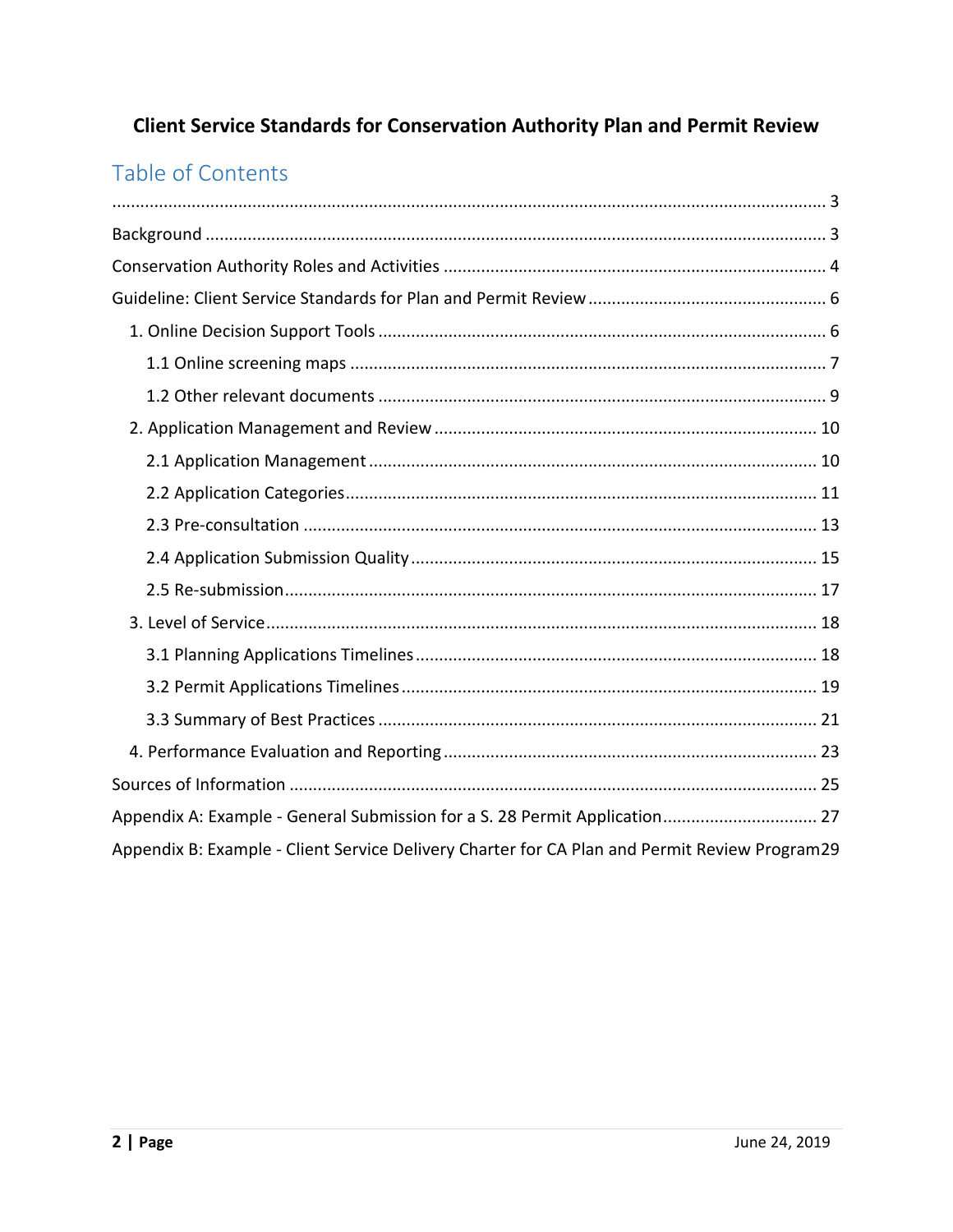<span id="page-2-0"></span>This document was developed by CO staff with input from the Conservation Ontario Timely Reviews and Approvals Taskforce. The draft document was circulated to all conservation authority CAOs/GMs, as well as forwarded to CA Planning and Regulations contacts for their review and feedback. Conservation Ontario also hosted a Multi-Stakeholder Process Flow Workshop in April, which identified a number of best practices. Comments received from CA feedback and the Multi-Stakeholder Process Flow Workshop were incorporated into an update to this draft guidelines, which was circulated to a number of external stakeholders for their review and feedback. This final version incorporates the advice received from those stakeholders as well.

# <span id="page-2-1"></span>Background

In April 2019, Conservation Ontario (CO) Council endorsed the CO Client Service and Streamlining Initiative. This initiative identifies actions to be taken by CAs, in order to help the Province achieve its objective of increasing housing supply while protecting public health and safety, and the environment. CO developed three documents to support the initiative:

- 1. CA-Municipality MOU Template for Planning and Development Reviews;
- 2. Guideline for Client Service Standards for Conservation Authority Plan and Permit Review; and
- 3. Guideline for CA Fee Administration Policies for Plan Review and Permitting.

It is important to note that a number of CAs already have comprehensive service delivery standards, MOUs, and fee structures and associated fee policies/guidelines in place. The 2019 CO documents supplement existing CA documents to support the Province's objective as noted above.

CO used existing CA resources to form a guideline that includes best practices for client service standards. The CO guideline includes several best practices to assist CAs and applicants through the CA approval process. Local CA client service procedures and policies should be consistent with this CO guideline. The costs associated with implementing the best practices and performance evaluation and reporting described in the guideline can be recovered through CA fees.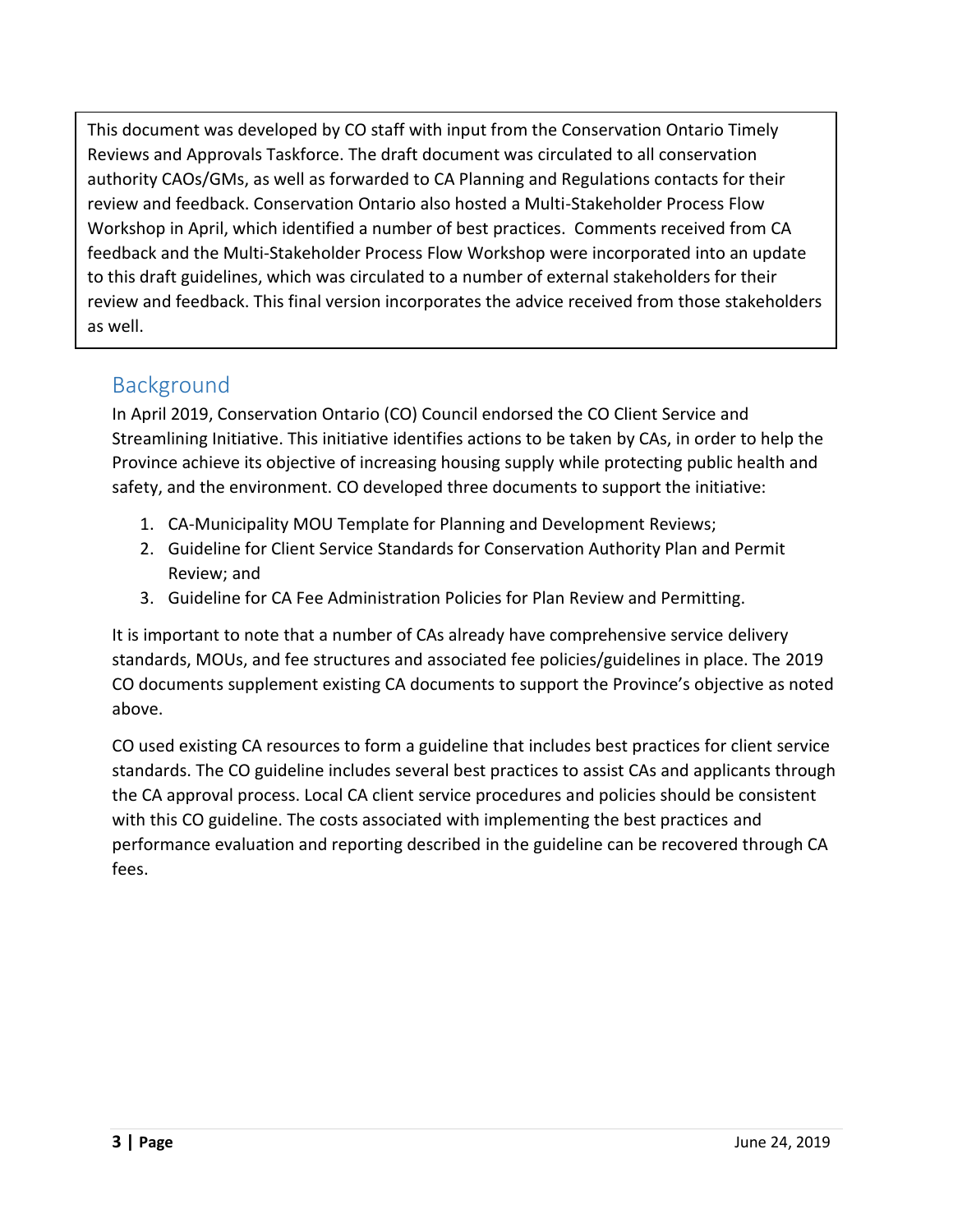# <span id="page-3-0"></span>Conservation Authority Roles and Activities

The role of the CA in plan input and review (i.e. Planning), and in permit review (i.e. Permitting) is summarized below.

# **Planning – Plan Input and Review**

The CA is involved in the review of planning applications under the *Planning Act* in five ways: as an agency with provincially delegated responsibility for the natural hazard policies of the Provincial Policy Statement (PPS); as a municipal technical advisor; as a public body under various regulations made under the *Planning Act;* as a watershed-based resource management agency and as landowners.

- The CA is delegated responsibility under the Provincial One Window Planning System for Natural Hazards. CAs review municipal policy documents and development applications under the *Planning Act* and ensure they are consistent with the natural hazard policies of the PPS. This delegated provincial responsibility is also typically included in local CA-Municipal Memorandum of Understandings (MOUs) for municipal plan review. In this delegated role, Conservation Authorities represent the "Provincial Interest" in planning exercises with respect to natural hazards.
- The CA may also provide technical advice to municipalities for planning applications through service agreements or MOUs. In this capacity, CA staff may provide technical input on potential environmental impacts and how impacts can be avoided or minimized. Comments may apply to a range of matters according to the MOU including, but not limited to: natural hazards, natural heritage, water quality and quantity, stormwater management, and other Provincial Plans such as the Oak Ridges Moraine Conservation Plan, Niagara Escarpment Plan, Greenbelt Plan, Growth Plan for the Greater Golden Horseshoe; certain policies referred to in the *Lake Simcoe Protection Act*, *Great Lakes Protection Act*, and *Clean Water Act*; as well as local Official Plan policy and zoning by-law implementation.
- *Planning Act* Regulations require municipalities to give notice to CAs regarding changes to policy documents such as Official Plans and Zoning By-laws and planning applications, such as plans of subdivision.
- The CA provides additional comments related to local watershed management as a watershed-based resource management agency.
- CAs are also landowners, and as such, may become involved in the planning and development process either as a proponent or in a third-party capacity as an adjacent landowner.

Generally municipalities act as planning approval authorities and are responsible for the planning process. It is recognized that the CA may not have a role in all *Planning Act*  applications, but for purposes of this guideline and the identification of best practices, it is assumed that there is a review role for the CA. A summary of the roles of CAs in plan review is included below in **Table 1.**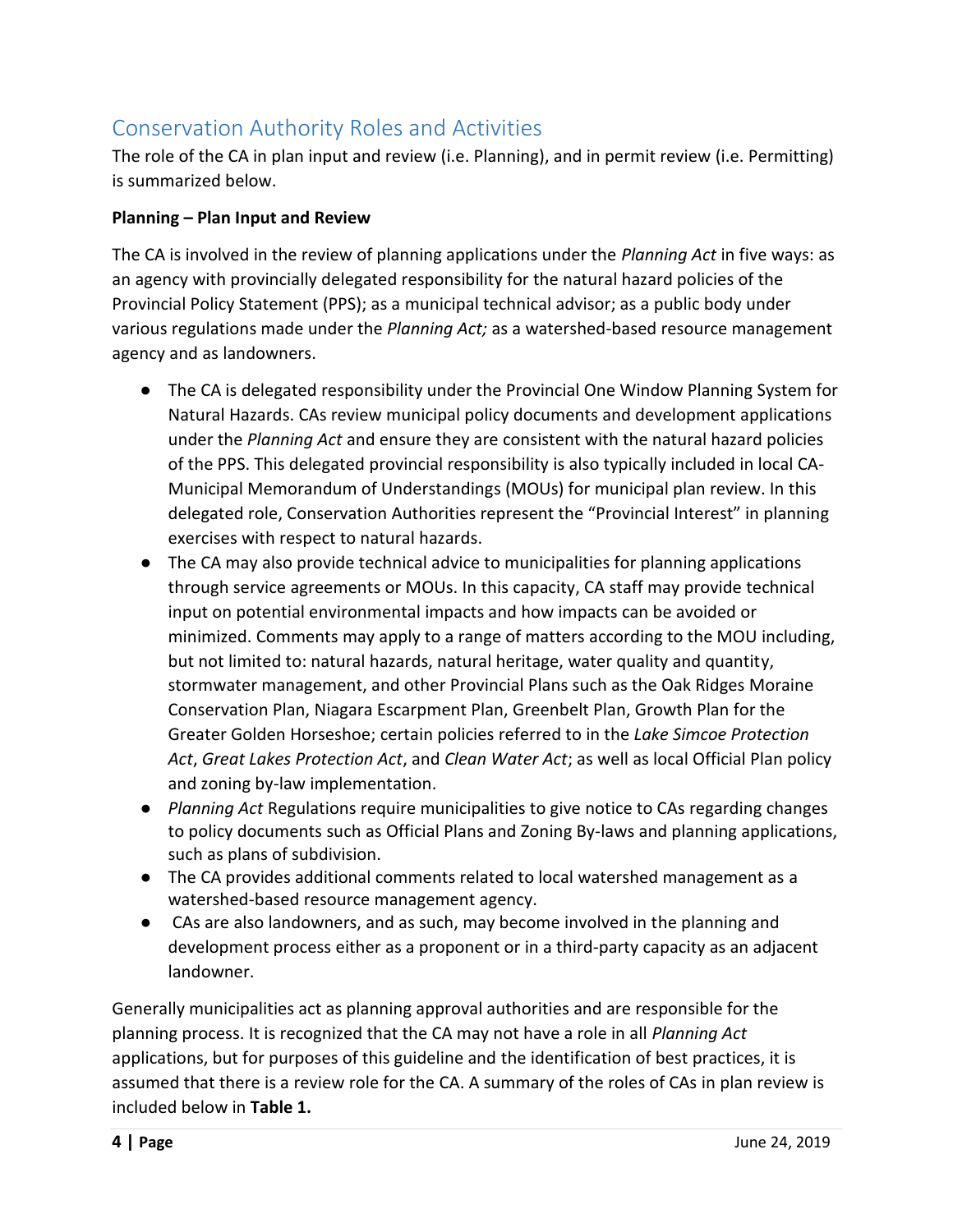**Table 1: CA Roles in Plan Review** 

| Role                                 | <b>Type of Role</b>    | Required,<br><b>Through</b><br><b>Agreement or</b><br><b>Voluntary</b> | Representing | <b>Result</b>    |
|--------------------------------------|------------------------|------------------------------------------------------------------------|--------------|------------------|
| Regulatory                           | <b>Decision Making</b> | Required                                                               | Provincial   | CA responsible   |
| Agency (S. 28 of<br>the Conservation |                        |                                                                        | Interests    | for decision     |
| Authorities Act)                     |                        |                                                                        |              |                  |
| Delegated                            | Review/                | Required                                                               | Provincial   | Comments must    |
| "Provincial                          | Commenting             |                                                                        | Interest     | be considered by |
| Interest"                            |                        |                                                                        |              | municipality     |
| <b>Public Bodies</b>                 | Review/                | All                                                                    | Authority    | Comments         |
|                                      | Commenting             |                                                                        | Interests    | should be        |
|                                      |                        |                                                                        |              | considered by    |
|                                      |                        |                                                                        |              | municipality     |
| Service Provider                     | Service                | Through                                                                | Terms of     | Dependent upon   |
|                                      |                        | Agreement                                                              | Agreement    | terms of the     |
|                                      |                        |                                                                        | (MOU)        | agreement        |
| Landowners                           | Review/                | Voluntary                                                              | Authority    | Comments may     |
|                                      | Commenting /           |                                                                        | Interests    | be considered by |
|                                      | Proponents             |                                                                        |              | the municipality |

# **Permitting – Permit Review**

The CA issues permits under Section 28 of the *Conservation Authorities Act*. Section 28 allows the CA to regulate development and activities in or adjacent to river or stream valleys, shorelines of the Great Lakes-St. Lawrence River system and inland lakes, watercourses, hazardous lands (e.g. unstable soil, bedrock, and slopes), wetlands and other areas around wetlands. Development taking place on these lands may require permission from the CA to confirm that the control of flooding, erosion, dynamic beaches, pollution or the conservation of land are not affected.

The CA also regulates the straightening, changing, diverting or interfering in any way with the existing channel of a river, creek, stream, and watercourse or for changing or interfering in any way with a wetland.

Upon proclamation of the new S. 28 under the *Conservation Authorities Act,* the CA would also consider whether the activity is likely to create conditions or circumstances that, in the event of a natural hazard, might jeopardize the health or safety of persons or result in the damage or destruction of property.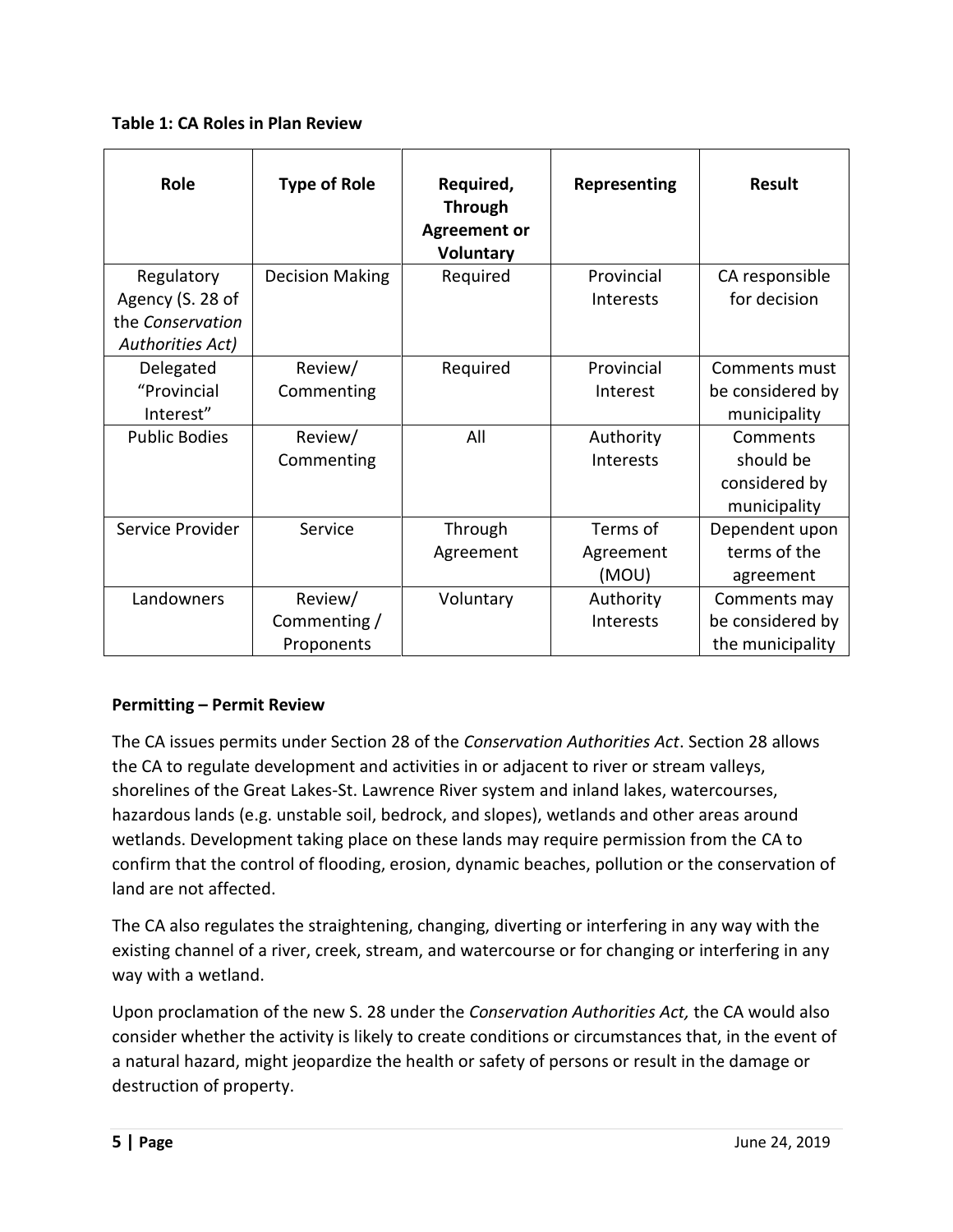<span id="page-5-1"></span>As CAs are responsible for the review of S. 28 permit applications, they have greater control over the timeliness of approvals as compared to their role in plan input and review.

# <span id="page-5-0"></span>Guideline: Client Service Standards for Plan and Permit Review

This guideline, on client service standards for plan and permit review, is divided into the following **key matters** that support process streamlining, efficiency and transparency:

- **Online decision support tools**
- **Application management and review**
- **Level of service**
- **Performance evaluation and reporting.**

In addition to the above, **Appendix A** includes an example "general complete application submission for S. 28 permit applications", with important footnotes. **Appendix B** includes an example CA client service delivery charter, which could be modified further for the local planning and permit review program.

# 1. Online Decision Support Tools

In April 2019 Conservation Ontario Council endorsed the Service Delivery and Streamlining Initiative which included a commitment to implement a consistent client-centric CA review and approval process checklist that provides transparency of process and rules. The checklist is to be completed and publicly accessible by August for CA jurisdictions with **high growth areas**. The checklist includes:

i. Having publicly accessible agreements and policies that guide reviews and decision making, including:

- i. CA/Municipal MOUs or Technical Service Agreements,
- ii. CA plan review and regulation approvals policies/guidelines
- iii. CA Complete application requirements
- iv. CA Fee schedules and/or policies
- v. CA Client Service Standards Commitment/Policy [including for example, timelines and identification of a senior CA staff contact serving as a 'client service facilitator' for plan review and/or permit applications issue management]
- ii. CA Online screening maps
- iii. CA Annual report on review timelines

Regardless of the growth pressures experienced in their watershed, all CAs are encouraged to implement the client-centric CA review and approval process checklist as soon as possible.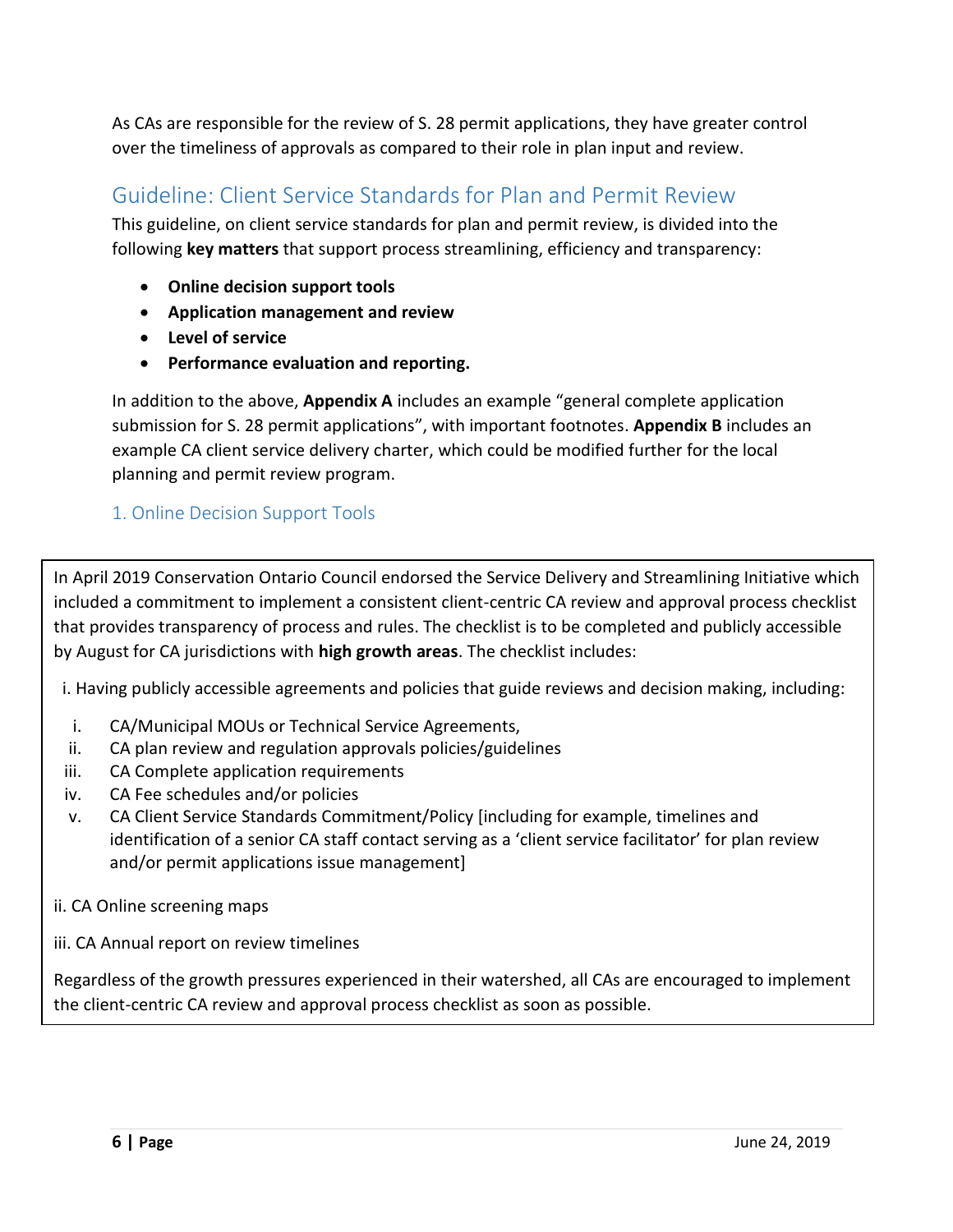The CA should ensure that these decision support tools are available to the public on the CA website and at the CA office. These tools and documents include:

- Online screening maps
- CA-Municipal MOU or technical service agreements
- CA plan review and regulation approvals policies, procedures and guidelines
- CA technical checklist for planning applications
- CA complete application requirements for S. 28 permit applications
- CA fee policies and schedules for planning and permit applications
- CA Client Service Standards Commitment/Policy.

#### <span id="page-6-0"></span>1.1 Online screening maps

Planning applications are typically examined by CA planners and water resources engineers and may be reviewed by other technical staff such as hydrogeologists, geotechnical engineers, ecologists, etc. Critical advice is provided using the best available, most up to date science and information.

It is important to recognize that mapping can be updated for various reasons, for example, sitespecific studies or new and updated guidelines will influence the mapping. In the "Made-in-Ontario Environment Plan", the Province has also identified the need to support environmental planning and to update natural hazard technical guidelines to reflect climate change.

Online screening maps allow clients to efficiently screen development projects, while also supporting transparency and public access to essential information. The following **best practices** can help manage online screening maps, with a priority placed on the CA regulated area screening map:

- The CA will ensure that a CA board approved screening map for the CA regulated area is available to watershed municipalities and the public.
- The screening map will allow for users to view the CA regulated area as a separate data layer [map showing the overall CA S. 28 Regulation Limit].
- The CA regulated area maps should be updated per the "Procedure for Updating Section 28 Mapping: Development, Interference with Wetlands and Alterations to Shorelines and Watercourses Regulations", endorsed by Conservation Ontario Council April, 2018
- The CA regulated area maps should be updated on an annual basis (at minimum) for housekeeping changes; and from time to time to maintain accuracy, for example when new provincial technical guidelines are available.
- The updated map will be approved by the CA board in a timely fashion, prior to making it available to the public.
- The CA should ensure accurate reporting of mapping updates, public consultation (to provide information and receive comments), and notification to the Ministry of Natural Resources and Forestry (MNRF) per the "Procedure for Updating Section 28 Mapping: Development, Interference with Wetlands and Alterations to Shorelines and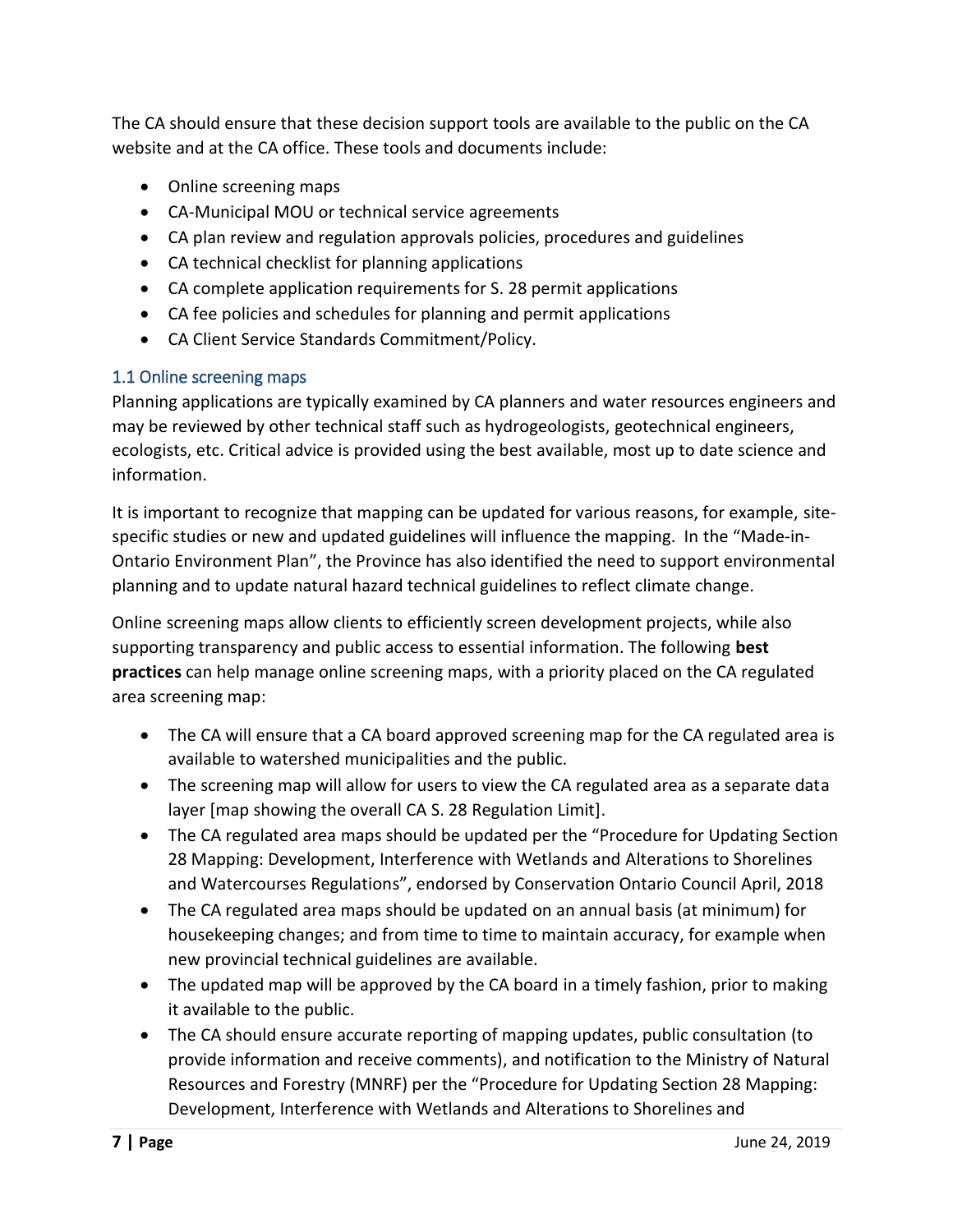Watercourses Regulations", endorsed by Conservation Ontario Council April, 2018. The CA will notify the public of changes to mapped regulated areas.

- The CA regulated area screening map should be searchable by municipal address.
- The applicable criteria for the CA regulated area map, for example provincial technical guidelines, could be made available on the CA website if the guideline is a public document. If the guideline is not made public, then the CA will provide general contact information such that the user can request further information from the organization that issued the guideline.
- The CA will have an agreement that includes a clear disclaimer statement for users of the available map layers. The agreement should appear on top of the map layer such that the user must click "Accept" before being able to view the map layer. See the **Example Disclaimer Introduction box** below, which **as a best practice** can be inserted at the beginning of the disclaimer statement for improved clarity. Note the following important matters regarding click-wrap and data sharing agreements:
	- $\circ$  There may be general clauses in the disclaimer that apply to all CAs, but the dataset-specific inclusions will vary from region to region depending on the source of the data, who owns the Intellectual Property (IP), and other variables. This variation will apply to each unique layer that the CA includes in their web mapping application.
	- $\circ$  Data layers such as natural feature mapping etc. are typically obtained from external sources; therefore diligence is required while displaying these. Add links to where additional data may be obtained beyond CA regulated area mapping such as Natural Heritage Information Centre (NHIC) etc. for wetland data, Areas of Natural and Scientific Interest (ANSI) etc.
	- $\circ$  Conservation authorities have access to the Assessment Parcel layer as sublicensees through the Ontario Parcel Alliance (OPA), which is administered by the Province of Ontario through Land Information Ontario (LIO). The OPA is an agreement between the Province, Municipal Property Assessment Corporation (MPAC) and Teranet and sets out specific requirements that need to be met before parcel data can be used on a web mapping application. A schedule needs to be completed and signed and the CA has to display certain language in their application as a condition of use.
	- $\circ$  Orthophotography comes to Conservation Authorities from a variety of sources one of which is municipal partners. Each of these would come with their own specific agreement that would include various rights and obligations. Provincial acquisitions (like SWOOP, SCOOP, FRI and DRAPE), for example, stipulate that these images cannot be displayed on public facing web mapping applications under any circumstances within a two-year period following their capture. After that, they can be used with acknowledgment of the Crown copyright, etc.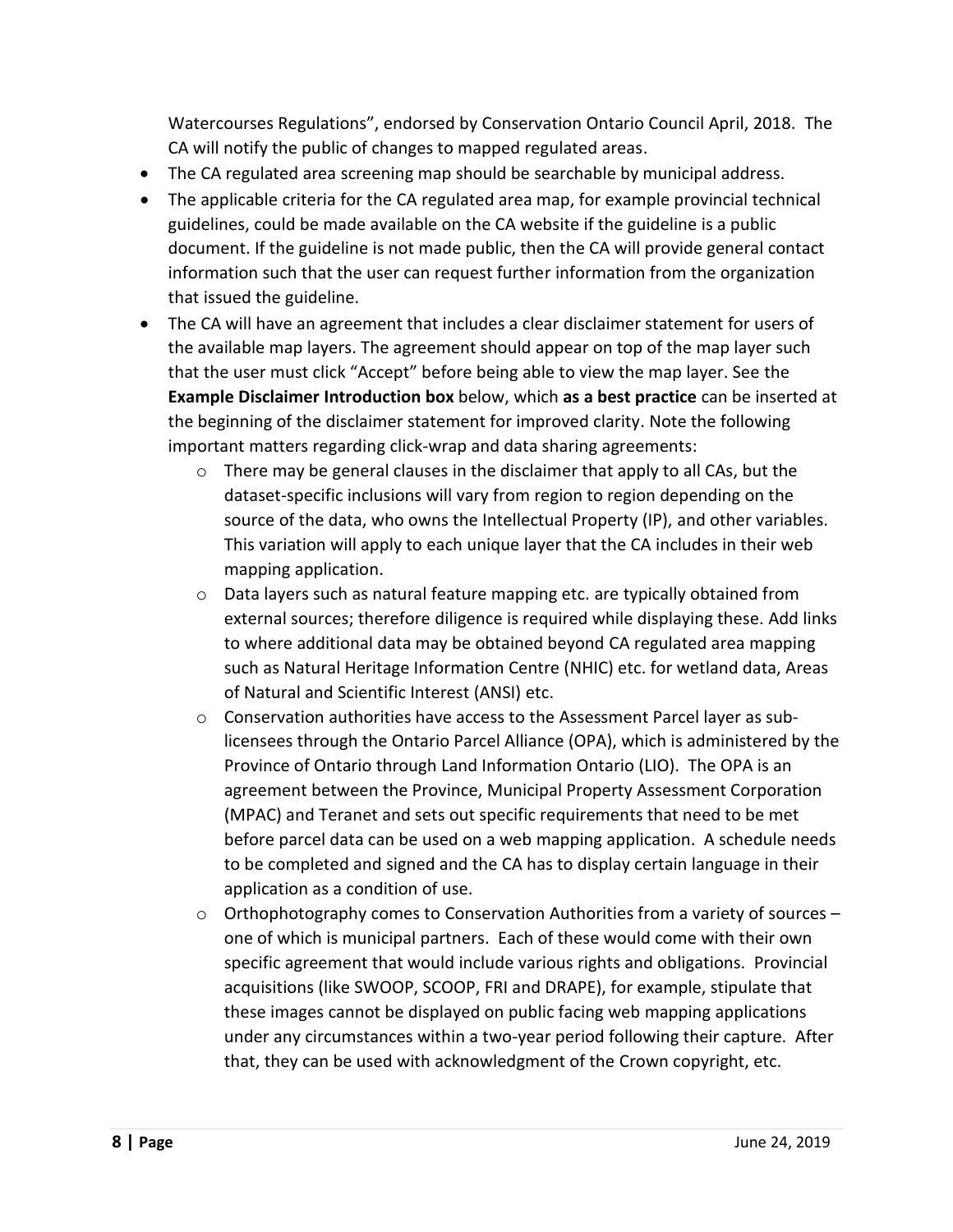- $\circ$  It would be a best practice for CAs to strive toward making their data available for direct download. An open data licence can help protect against legal action. This licence should be made available on the website and easily accessible by the public.
- At the discretion of the CA, other information layers may also be provided, for example: floodlines, wetlands, parcel boundaries, source protection areas, intake protection zones, wellhead protection areas, etc. The CA must ensure that relevant best practices are followed for all displayed layers.
- Mapping that informs plan review and technical services can be very complicated, and the services provided by the CA vary depending on the MOU with each municipality. CA websites and fee schedules should include plain language descriptions of the types of services and mapping provided by the CA.

## **Example Introduction for Disclaimer for Regulated Area Mapping**

The mapping is for information screening purposes only, and shows the **approximate** regulation limits. The text of Ontario Regulation [Specific Reg. Number] supersedes the mapping as represented by this data layer. This mapping is subject to change. A site specific determination may be made by the [Name of Conservation Authority].

This layer is the approximate limit for areas regulated under Ontario Regulation [Specific Reg. Number] – [Name of Conservation Authority]: Development, Interference with Wetlands and Alterations to Shorelines and Watercourses, which came into effect [Date]. The Development, Interference with Wetlands and Alterations to Shorelines and Watercourses Regulation affects what and where a Conservation Authority can regulate. Specifically, this regulation allows the Conservation Authority to:

- 1) Prohibit, regulate or provide permission for development if the control of flooding, erosion, dynamic beaches, pollution or the conservation of land may be affected by the development.
- 2) Prohibit, regulate or provide permission for straightening, changing, diverting or interfering in any way with the existing channel of a river, creek, stream, watercourse or changing or interfering with a wetland.

# <span id="page-8-0"></span>1.2 Other relevant documents

As a **best practice**, the CA will post relevant decision support tools and documents on the CA website. CA-Municipal MOUs or technical service agreements will be posted on CA websites to allow the public to understand how the CA works with local municipalities for plan review and technical services. In addition, CA websites will include other decision support tools such as: CA plan review policies/guidelines; CA Act regulation approvals policies/guidelines; CA technical checklist for planning applications; and CA complete application requirements and checklists for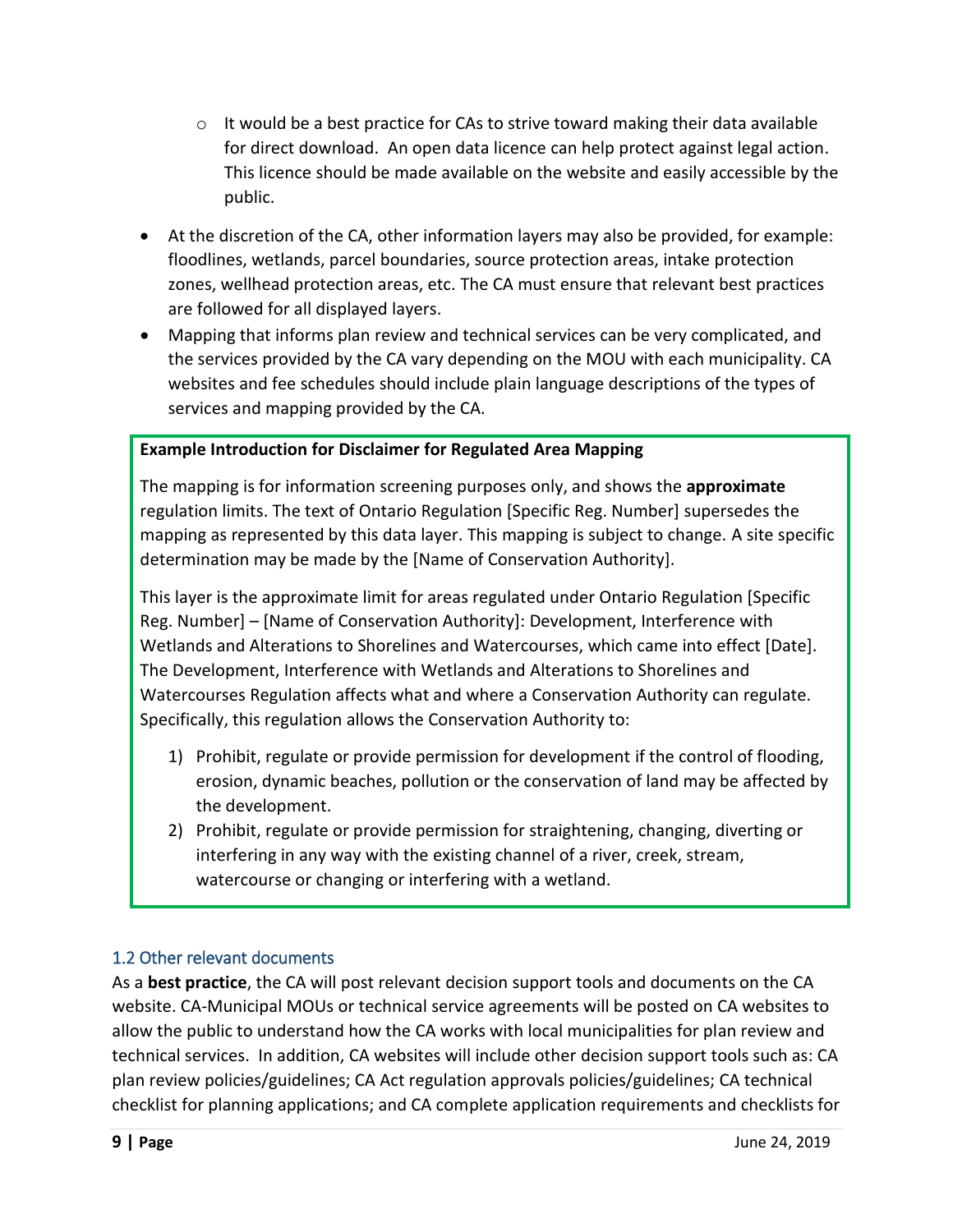S. 28 permit applications. CA fee policies and schedules and the CA Client Service Standards Commitment/Policy will also be publically available on the CA website.

# **The costs associated with implementing the best practices can be recovered through CA fees.**

# <span id="page-9-0"></span>2. Application Management and Review

# <span id="page-9-1"></span>2.1 Application Management

The following are **best practices** to ensure that applications are managed efficiently:

- The CA will implement an internal application tracking system to support efficiency and transparency. Applications are prioritized based on a few factors such as the order in which they are submitted, the complexity, and whether the permit applications are complete or resubmissions. Planning applications may be prioritized based on discussions with and in agreement with the municipality.
- The CA will identify a senior CA staff member as a one point contact to be the 'client service facilitator' for issues management around plan review and/or permit applications. The senior CA staff person working in this capacity should participate in regular meetings with the development community in the CA watershed.
- The CA will prioritize S. 28 permit applications for emergency works to respond to circumstances that pose a risk to life and/or property. The CA will note this in the local CA-Municipal MOU.

Each application differs on specifics of the project, location, and the nature, scale and scope of the proposed development. Applications also may have various supporting technical studies. The different types of applications that are received by the CA may include, for example:

- *Planning Act* Applications (Official Plan Amendments, Zoning By-law Amendments, Minor Variances, Plans of Subdivision and Condominium, Site Plan Control, etc.)
- Permissions under S. 28 of the CA Act (soil placement/ re-grading, industrial development, construction of homes, relocations of watercourses, construction of accessory structures such as sheds, etc.).

Developments may undergo both planning and permitting review from the CA. Although there is a need to ensure that *Planning Act* applications are coordinated with S. 28 permit applications, these are two distinct application processes. *Planning Act* applications have to meet tests under the *Planning Act,* Provincial Policy Statement, Official Plans and any applicable provincial plan, whereas S. 28 applications have to meet the requirements of the *CA Act* and individual CA S. 28 regulations.

The emphasis should be on **land use planning first**, which must take into account the same land use constraints that CAs regulate through their S.28 regulations. **Involvement of the CA in the planning process supports good land use planning, which in turn helps to avoid situations where an application is approved under the** *Planning Act* **that cannot be approved under S.28 of the CA Act.**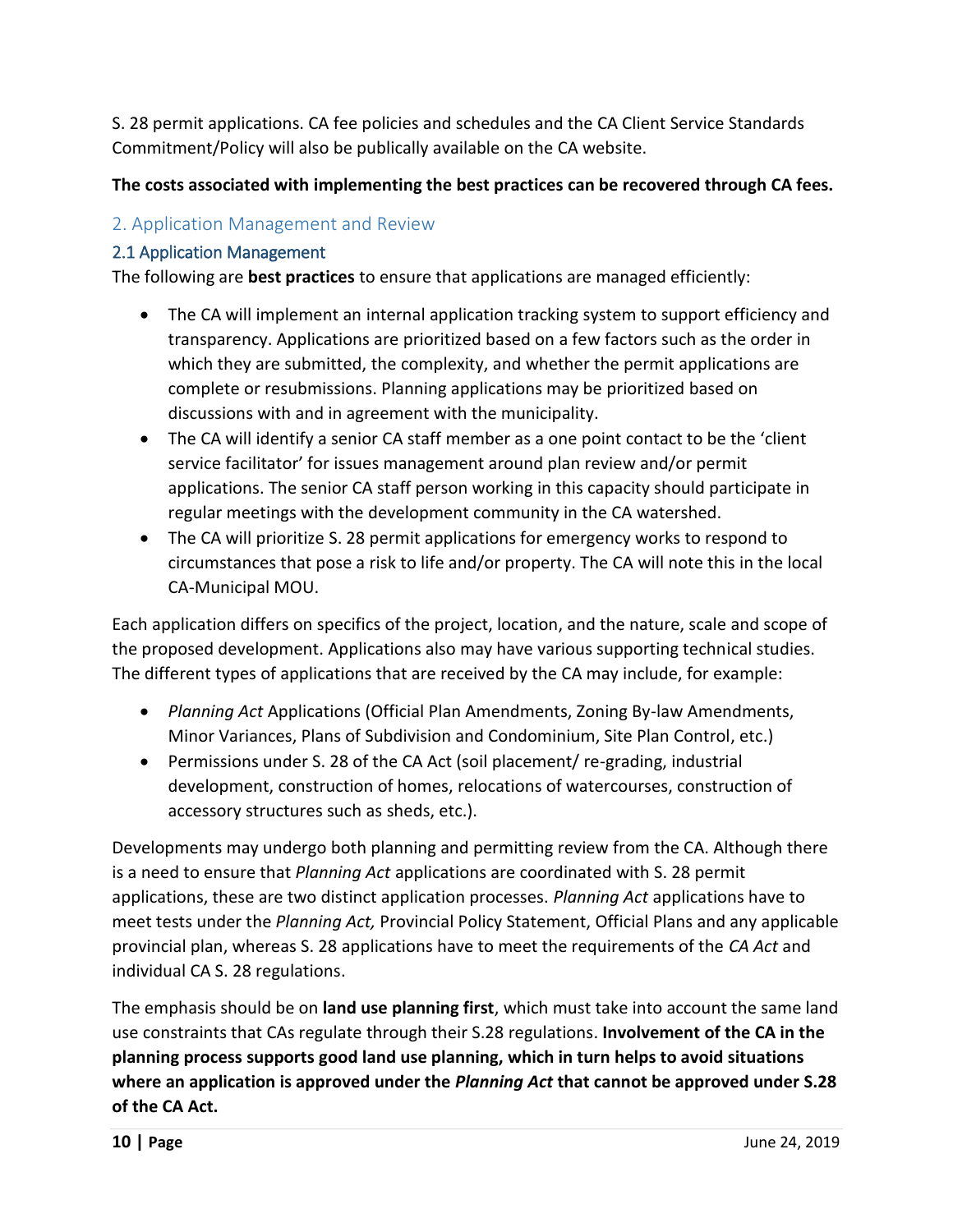#### <span id="page-10-0"></span>2.2 Application Categories

#### *2.2.1 Plan Input and Review Activities under the Planning Act*

Municipalities circulate the following types of planning documents and applications made under the *Planning Act* to the CA:

- Official plans and plan amendments
- Zoning by-laws and amendments, holding by-laws and interim control by-laws
- Plans of subdivision or condominium
- Site plan control
- Consents/Land Division
- Minor variances

#### *2.2.1a Plan Input*

Under the CO/MNRF/MMAH MOU on CA Delegated Responsibilities, CAs have responsibility for representing the "Provincial Interest" for natural hazard policies (s. 3.1) of the Provincial Policy Statement, 2014 (PPS) under the *Planning Act.* The MOU with the Province commits CAs to review policy documents and development proposals processed under the *Planning Act.* CAs also have a commenting role in approval of new or amended 'Special Policy Areas' for flood plains under Section 3.1.3 of the PPS, where such designations are feasible.

Many CAs enter into technical service agreements or MOUs with municipalities for plan input advisory services. As a **best practice**, the CA-Municipal MOU should mutually establish service standards which should include the timelines for circulation and review of planning documents. Refer to the CO template for CA-Municipal MOU.

#### *2.2.1b Plan Review*

Some applications require significant CA staff involvement for review. These may include highly complex projects requiring technical review and comprehensive analysis, or smaller, site specific applications with complex technical reviews. Some applications involve large developments with significant natural hazards, environmental impacts, or multiple approvals. Generally, these include Plans of Subdivision and Condominium, and complex Site Plan Control applications often coupled with Official Plan or Zoning By-law amendments.

Some projects have less of an environmental impact than major projects. They could require scoped technical studies. These projects typically have a lower level of hazard risk. Based on the proximity of the project to regulated areas, these planning applications are reviewed by CA staff and generally require standard recommendations to the municipality.

The CA determines the fees for each planning application in accordance with approved fee schedules. The fee schedules are based on the complexity of the application and technical review required, which influences the staff time and resources needed for the review.

Certain activities proposed under planning applications may also trigger the need for a CA Act S. 28 permit (see below).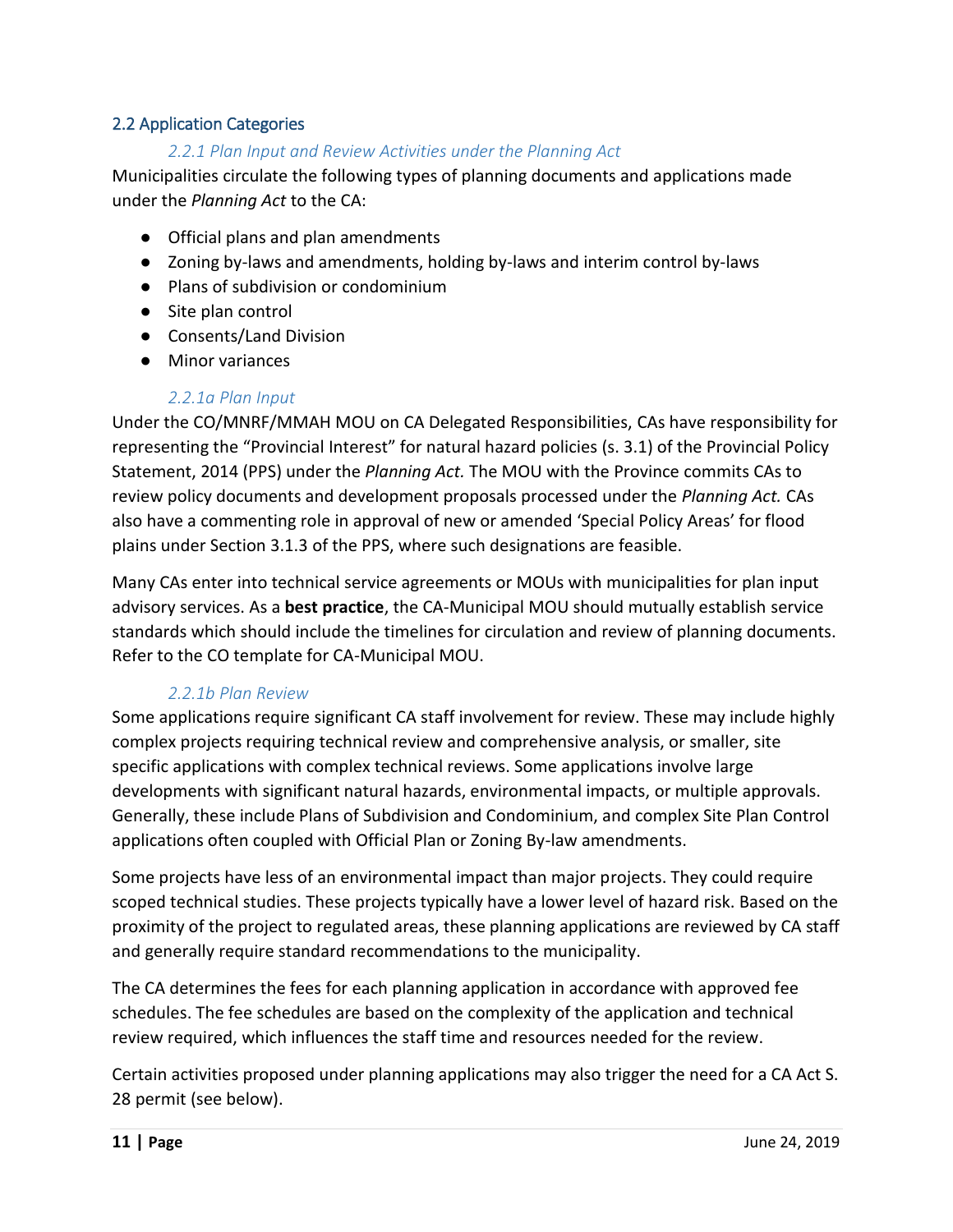## *2.2.2 Permit Application Streams*

This CO guideline defines permit applications as "major", "minor" or "routine", to support the streamlining of the application review process. This is aligned with or exceeds the standards of the "Policies and Procedures for Conservation Authority Plan Review and Permitting Activities", published by the Ministry of Natural Resources and Forestry in 2010.

It is recognized that many CAs divide permit applications into more streams than the three described in this guideline, for example: minor, standard/routine, complex, compliance (where works have been undertaken or is in process of being undertaken without prior approval from the CA), restoration (where works have been undertaken that do not comply with the CA S. 28 policies and procedures, and restoration/remediation measures are required), etc.

It is also recognized that some CAs divide permit applications into different streams for the purpose of determining appropriate fees, or separately for the purpose of determining the permit decision timeline.

In the CA service standards, **as a best practice,** the CA should clearly define and distinguish streams that are for determining fees and streams that are for determining permit decision timelines. As well, for the purpose of determining permit decision timelines, the applications should be categorized into the three main streams of: **major, minor and routine permit applications**. This supports an easier understanding by the public and streamlining of the process.

- **Major applications** for S. 28 permits require significant staff involvement. They could be highly complex projects, for example, large subdivisions requiring technical review supported by comprehensive analysis, or smaller scale site specific applications that require complex technical reviews. The proposals may involve developments with significant natural hazards, environmental impacts, or multiple approval processes requirements. Generally, these would include Plans of Subdivision and Condominium, large Site Plan Control applications, and major infrastructure development. Major applications could also include those where works have been undertaken, or are in process of being undertaken, without prior approval from the CA; and those where works have been undertaken that do not comply with the CA S. 28 policies and restoration/remediation measures are required.
- Permit applications for development projects could be considered **minor** in nature due to the project size, level of risk, location, and/or other factors. These have minor impacts on the control of flooding, erosion, dynamic beaches, pollution or the conservation of land. Based on the proximity of the project to the hazard, the minor permit applications are reviewed by CA staff and generally require standard recommendations or conditions. Minor permit applications could be those involving, for example, minor fill; minor development; and minor site alteration where there is a high degree of certainty that issues associated with natural hazards are minimal.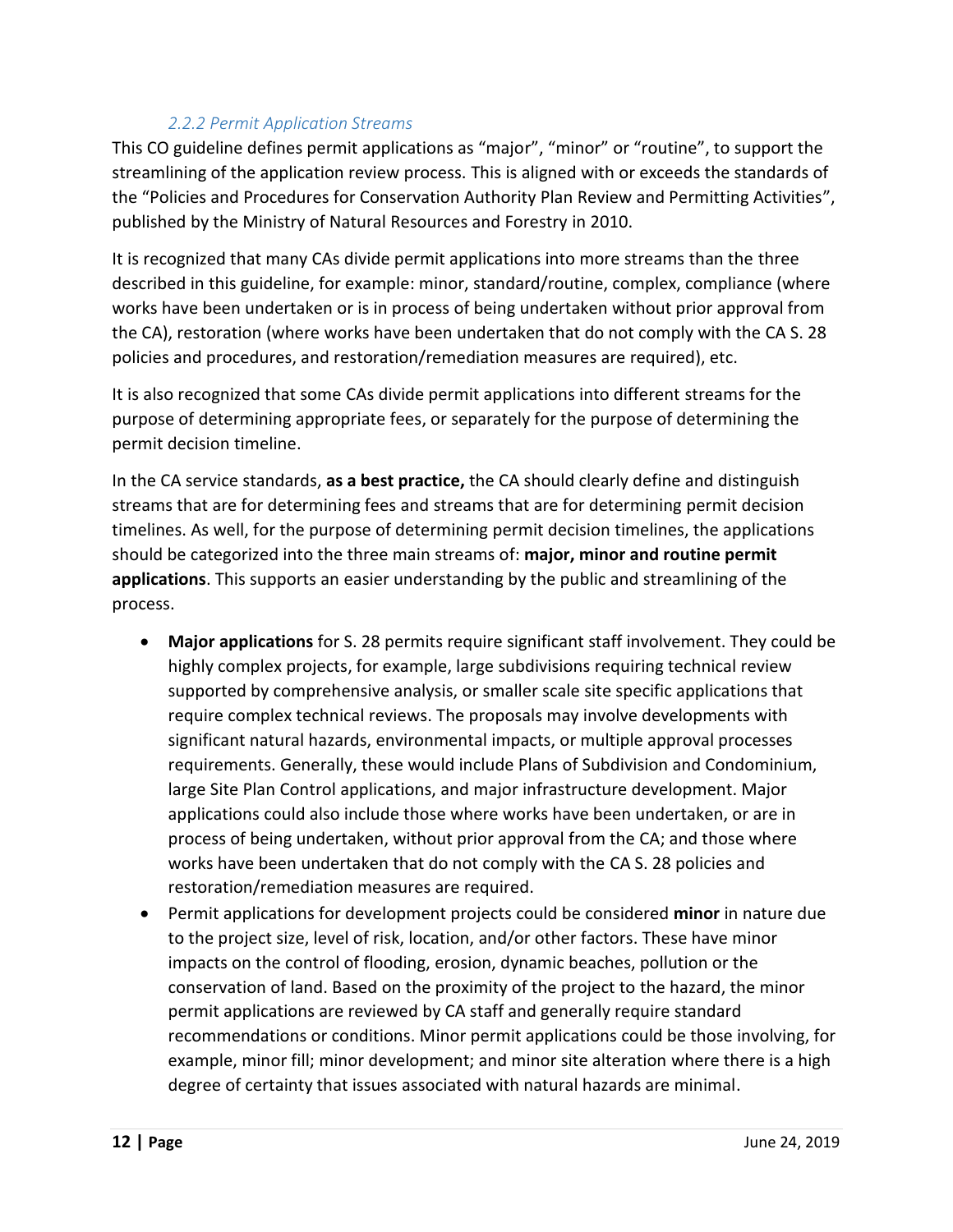**Routine** permit applications are activities that are documented through another approval process or are determined to have limited impacts on the control of flooding, erosion, dynamic beaches, pollution or the conservation of land. Routine permit applications could be those involving, Standard Compliance Requirements under the Drainage Act and Conservation Authorities Act Protocol and non-habitable buildings and structures that are less than 10 m<sup>2</sup> in size.

Upon proclamation of the new S. 28 under the *Conservation Authorities Act,* the CA would also consider whether the activity is likely to create conditions or circumstances that, in the event of a natural hazard, might jeopardize the health or safety of persons or result in the damage or destruction of property.

#### <span id="page-12-0"></span>2.3 Pre-consultation

## *2.3.1 Integrated Pre-consultation for Planning Applications*

Generally municipalities act as planning approval authorities and are responsible for the planning process, including pre-consultation under the *Planning Act.* As CAs have a provincially delegated responsibility related to S. 3.1 of the PPS, it is important that CAs get circulated applications well in advance of review deadlines to ensure that natural hazard matters are addressed.

Therefore, **integrated pre-consultation with the Planning Approval Authority is a best practice, best achieved through the CA-Municipal MOU by including provisions to involve the CA in pre-consultation** and associated meetings on *Planning Act* applications. This supports clarity and certainty on the extent of the CA review and responsibilities under the *Planning Act*, and also under S. 28 of the CA Act. For complex projects, it is recommended that other relevant approval agencies, such as the Ministry of Transportation, participate in the integrated preconsultation with the planning approval authority (see example of collaborative and efficient planning in text box below). For less complex planning applications, pre-consultation could be conducted through phone calls, emails, and a review of online screening maps.

As a **best practice**, the CA should ensure that the comments provided as part of the preconsultation are included in the municipal record. For complex projects, the initial preconsultation meeting should include a discussion of major milestones with projected timelines, as well as a commitment to ongoing discussion throughout the process. As a **best practice¸** the CA will document any follow-up technical meetings with the applicant and provide them with a copy to ensure clarity (including information related to projected timelines, process, checklists etc.). This will help to streamline the process for both the applicant and the CA.

The CA will work with municipalities and other agencies to ensure the pre-consultation processes are effective in specifying the application requirements, encouraging quality submissions, and meeting circulation timelines. Other **best practices** that support streamlined planning processes include allowing a CA to pre-screen natural hazard technical studies from an application prior to a municipality deeming it complete, including CA technical checklists as part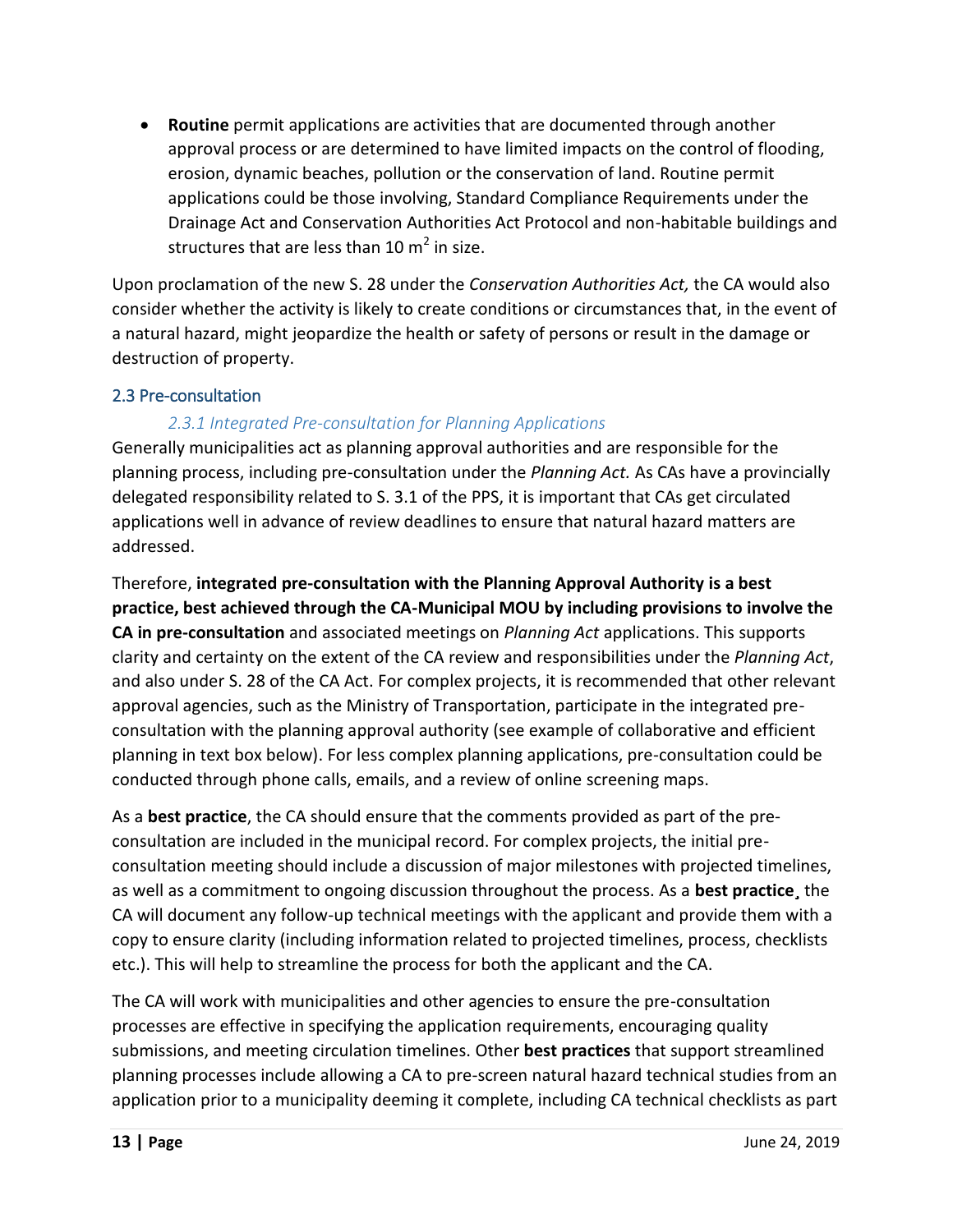of complete application requirements found within a municipality's Official Plan, establishment of clear submission guidelines, etc. For very complex projects, a CA may consider the use of a design charrettes involving all parties, which is an expanded and more intense version of a preconsultation. Design charrettes can be quite successful when appropriate ground rules are established and sufficient information about the application and the site is available prior to the meeting.

It is recognized that substantial changes to a proposal or new information from a site visit after pre-consultation may warrant further pre-consultation and/or changes to the CA technical checklist for studies.

## **Example of Collaborative and Efficient Planning**

The North Bay Mattawa Conservation Authority (NBMCA) participates on a Development Application Review Team (DART) with the City of North Bay. All the departments of the City are represented (including legal, tax department and economic development), as well as outside agencies: NBMCA, North Bay Hydro, and the Ministry of the Environment, Conservation and Parks. Applicants present their projects to the group and get one set of comments from the planning staff, in an effective and time efficient process. Read more at: <https://www.cityofnorthbay.ca/business/business-development-process/>

# *2.3.2 Pre-consultation for Permit Applications*

Pre-consultation provides an opportunity for the CA and applicant to discuss the proposal; for the CA to determine whether the application is major or minor; and to notify the applicant of complete application requirements for CA review of the application. However, as mentioned earlier, as CAs are responsible for the review of S. 28 permit applications, they have greater control over the timeliness of approvals.

Applicants are strongly encouraged to engage in pre-consultation with the CA prior to submitting an application. **It is the applicant's responsibility to ensure an appropriate level of pre-consultation has occurred to avoid unnecessary delays in the review of their application.** Standard application review periods assume that pre-consultation has been conducted and that the application meets the requirements as outlined in the CA S.28 permit review guidelines.

The CA should ensure that staff resources are provided to offer timely pre-consultation opportunities. A **best practice** for CAs is to ensure that the landowner or authorized agent is included in pre-consultation meetings or at a minimum receives correspondence regarding their application. This ensures clear communication with the agent/consultant, landowner and CA. At the pre-consultation meeting, the CA should review the technical checklist with the applicant to identify the appropriate studies/technical information for the proposal.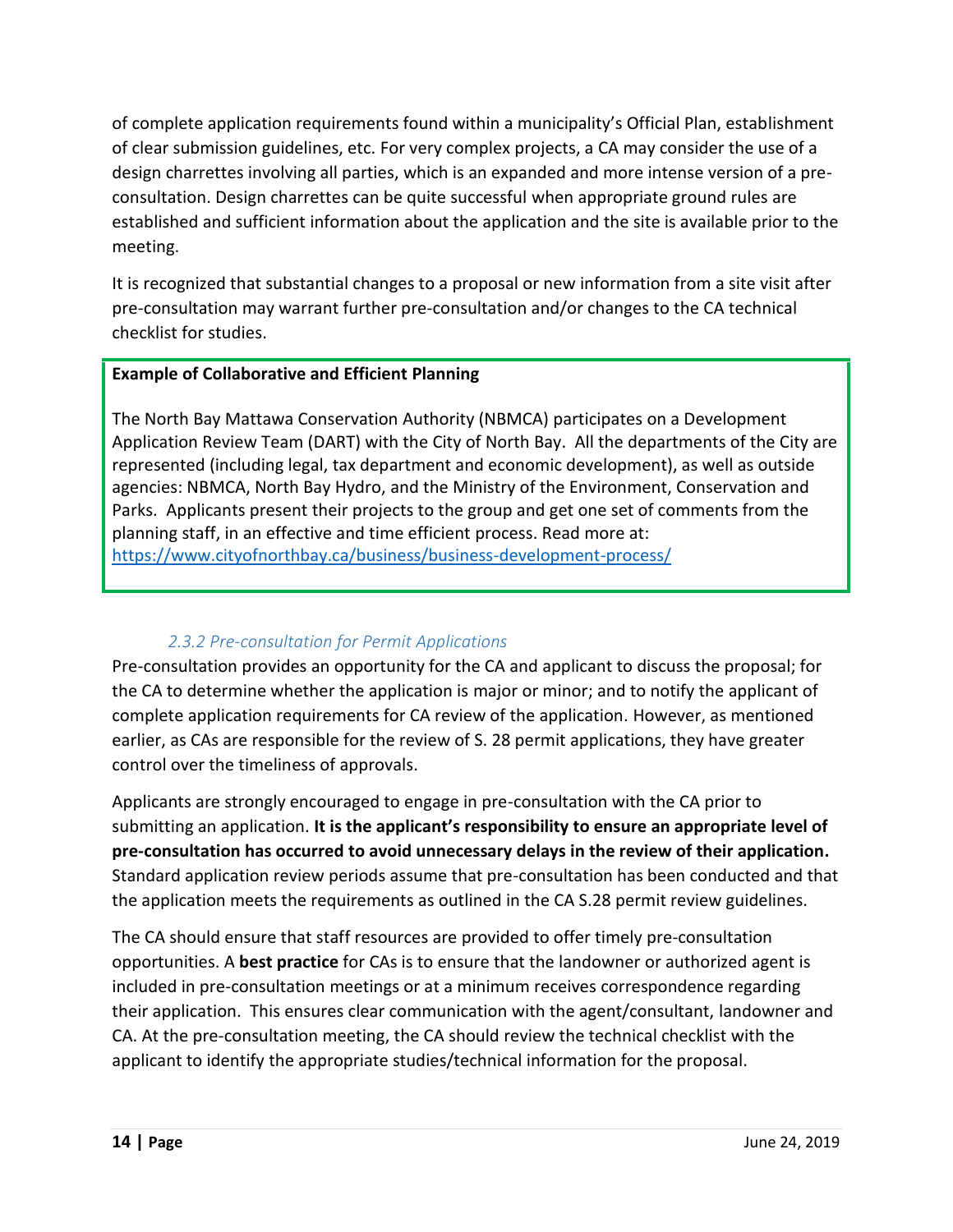CAs are responsible for the review of S. 28 permit applications, including arranging preconsultation meetings, site visits, permit decision timelines, etc. As per the "Policies and Procedures for Conservation Authority Plan Review and Permitting Activities", published by the Ministry of Natural Resources and Forestry in 2010 the CA will determine whether the permit application is major or minor and outline any outstanding information requirements **within 21 days of the pre-consultation meeting**, as indicated in **Table 2**. It is recognized that substantial changes to a proposal or new information from a site visit after pre-consultation may warrant further pre-consultation and/or changes to the CA complete application requirements.

Often times because of the level of pre-consultation undertaken prior to submission of an application, the CA moves seamlessly towards processing the application and issuing the permit. CAs may choose to only notify applicants where the application is determined to be major (for the purpose of permit decision timelines), or the application is incomplete within 21 days. There is no need to notify an applicant that the application is complete if the permission can be issued prior to end of the 21 day period.

As a **best practice**, the CA should document and track comments provided during the preconsultation and thereafter. A paper trail of the meeting and details should be provided to the applicant to ensure everything is clear from the onset (expectations, process, checklists etc.) to streamline the process for both the applicant and the CA.

# <span id="page-14-0"></span>2.4 Application Submission Quality

Applicant requirements will be scoped based on the complexity of the project. For applications requiring technical studies, applicants are strongly encouraged to ensure that these studies are properly scoped through pre-consultation before planning and permit applications are submitted. Specific guidance in this regard will need to be sought from CA staff. Properly developed technical studies will support timely review by the CA. Guidelines for review timelines cannot be adhered to when submissions are incomplete and information is received in an uncoordinated fashion.

Technical submissions by the applicant must meet good practice and industry standards to minimize resubmissions and avoid unnecessary delay. As a **best practice** CAs should consider requiring the applicant, as part of the covering letter, to have a professional confirm that an application is complete*.* Ultimately, quality control is the responsibility of the applicant, to ensure studies are consistent and properly referenced (e.g. location, city).

# *2.4.1 Planning Application Submissions*

The commitment to review timelines assumes that application submissions are complete. Some Official Plans stipulate the complete application requirements. Planning applications will be deemed complete by the municipality, not by the CA, however consultation with CA staff before deeming an application complete is a **best practice** when the CA will be reviewing technical studies and/or plans in support of an application submission.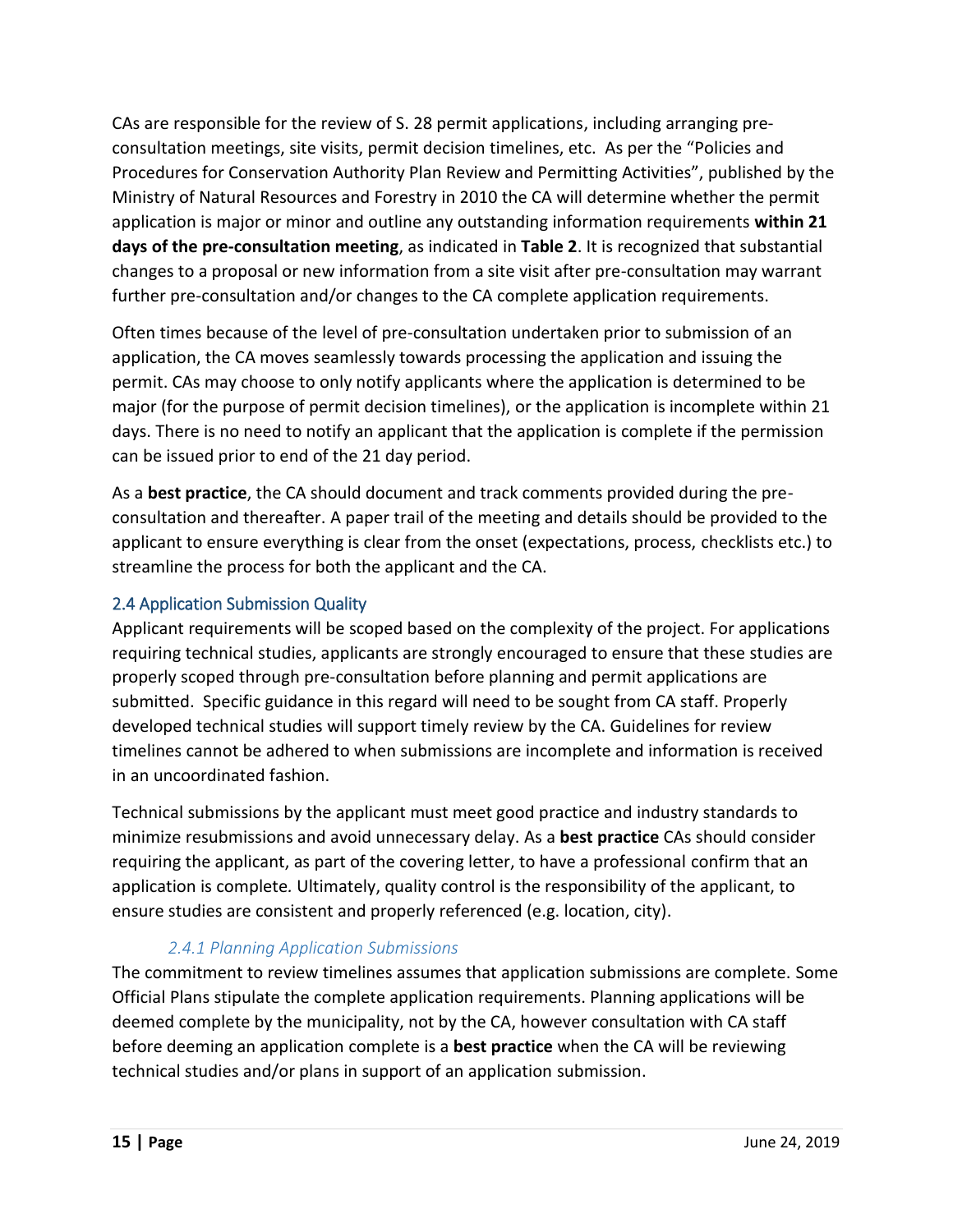**As a best practice, the CA should work with the municipality to get CA technical checklists included as part of complete application requirements in municipal Official Plans.** Therefore municipalities would inform the applicant about the CA technical checklists as part of municipal complete application requirements.

The CA could request the municipality to require the applicant to include a sign off sheet with the technical work to confirm that the work meets good practice and acceptable, current industry standards for technical studies and was completed by persons with relevant qualifications and experience. This **best practice** may help ensure adequate quality of technical studies, which supports CA review.

During the review of the application, CA staff may request additional information if it has been determined that the application does not contain sufficient and/or good quality technical analysis. Note that reviews may be done by "peer reviewers" as well as CA staff. Delays in timelines for decision making may occur due to requests for additional information to address errors or gaps in information submitted for review.

# *2.4.2 Permit Application Submissions*

Upon receipt of an application, CA staff will review the application requirements for the specific project. **Within 21 business days of receipt** of a permit application, the CA will either issue the permit or for more complex projects, notify the applicant in writing whether the application has been deemed complete or not, as indicated in **Table 2**. In order to make the determination of a complete application the CA checks if the application meets submission requirements. The complete application determination does not mean that the application meets all of the tests of the S. 28 regulation. A general list of recommended requirements for a complete application for S. 28 permits is provided in **Appendix A**.

The CA could require the applicant to include a sign off sheet with the technical work to confirm that the work meets good practice and acceptable, current industry standards for technical studies and was completed by persons with relevant qualifications and experience. This **best practice** may help ensure adequate quality of technical studies, which supports CA review.

If the applicant disagrees with the complete application decision the applicant may contact the senior CA staff serving as a 'client service facilitator' for applications issue management first. If not satisfied, the applicant can request an administrative review by the CA Chief Administrative Officer/General Manager and then if not satisfied, the CA Board. The review will be limited to a complete application policy review, and will not include review of the technical merits of the application. During this review, this list of required information will be assessed and a determination will be made.

During the review of the application, CA staff may request additional information if it has been deemed that the application does not contain sufficient technical analysis. Delays in timelines for decision making may occur due to requests for additional information to address errors or gaps in information submitted for review. A S. 28 permit application may be put in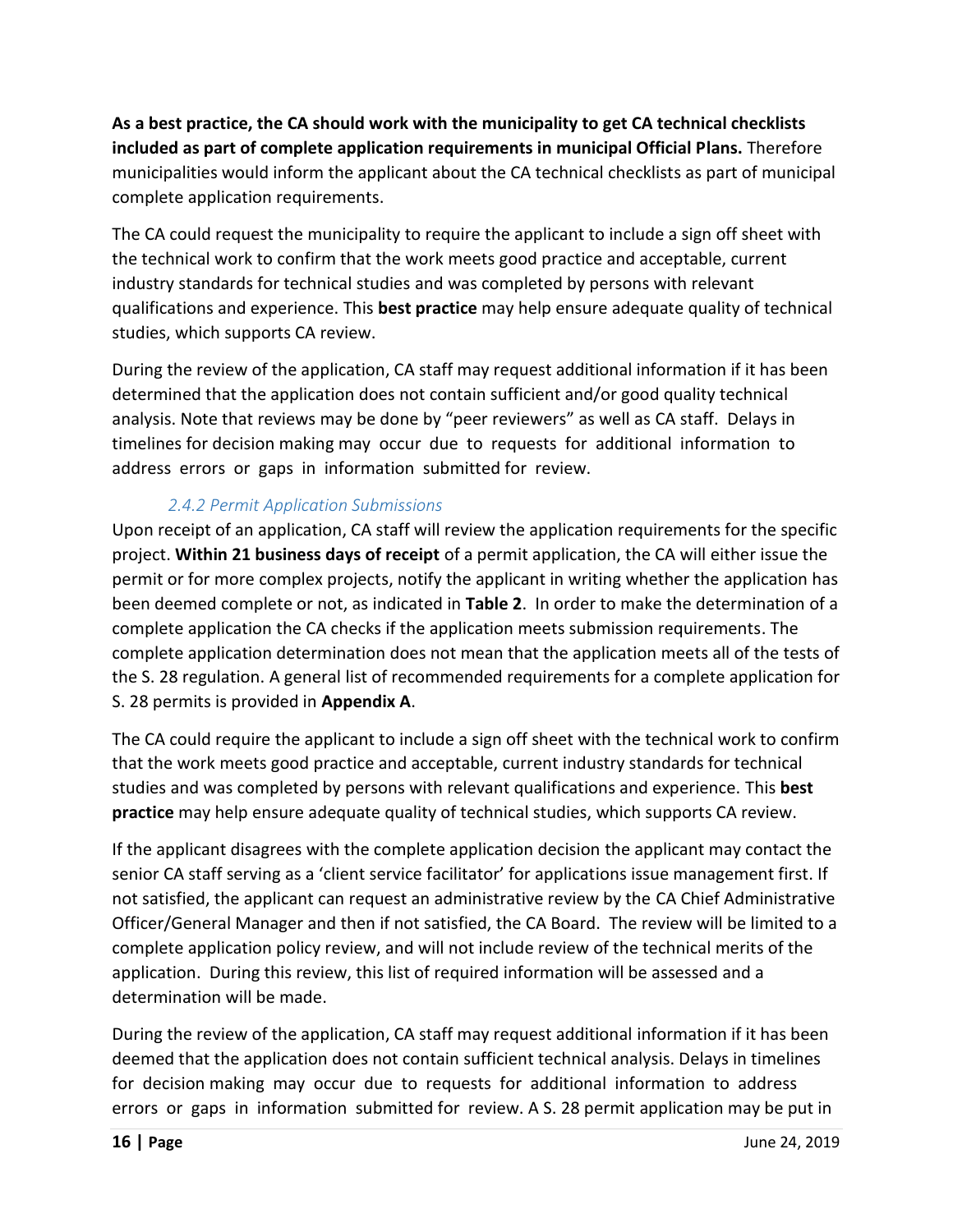abeyance or returned to the applicant, pending the receipt of further information leading to a re-submission. If necessary, this could be confirmed between both parties in correspondence or in an email or as a signed "Agreement to Defer Decision", to clarify mutually agreeable tasks and timelines, and avoid premature refusals of permits due to inadequate information.

## <span id="page-16-0"></span>2.5 Re-submission

Amendments to previous submissions or additional information such as technical analysis required as a result of the review process or site investigation may affect the application review timelines. Re-submissions are different between plan review and permitting. As CAs manage the S. 28 permitting process, there are best practices that CAs can use to ensure better quality submissions that help streamline the process.

**Some best practices** are summarized below.

- When a planning or permit application is determined to be incomplete, the CA will provide a document containing a detailed list of information needed. The applicant must describe how each item is addressed in a covering letter upon re-submission, to indicate that all of the deficiencies have been addressed and itemized. This will help expedite the subsequent review process.
- Meeting with CA staff to go over substantial changes to an application is a positive step, and can speed up review times.
- If a resubmission also modifies other areas of a report or plans that affect an area of interest to the CA, it is a best practice for an applicant or consultant to identify these new changes as well.
- Some CAs have introduced a graduated fee structure to encourage better resubmissions.
- The CA may choose to adopt a 'start and stop' **best practice**, whereby the decision timeline for a permit application is stopped - until a re-submission is made.

Re-submissions affect the Level of Service timelines for permit decisions. Re-submissions that are the result of insufficient studies/submissions may be subject to additional fees, which should be clearly laid out in the CA board approved fee schedule.

Re-submissions can be minimized through: pre-consultation, and meeting the CA complete submission requirements - for S. 28 permit applications; and meeting the municipal complete application requirements as well as the CA technical checklist for planning applications. This message should be reiterated to applicants at the pre-consultation stage.

**The costs associated with implementing the best practices can be recovered through CA fees.**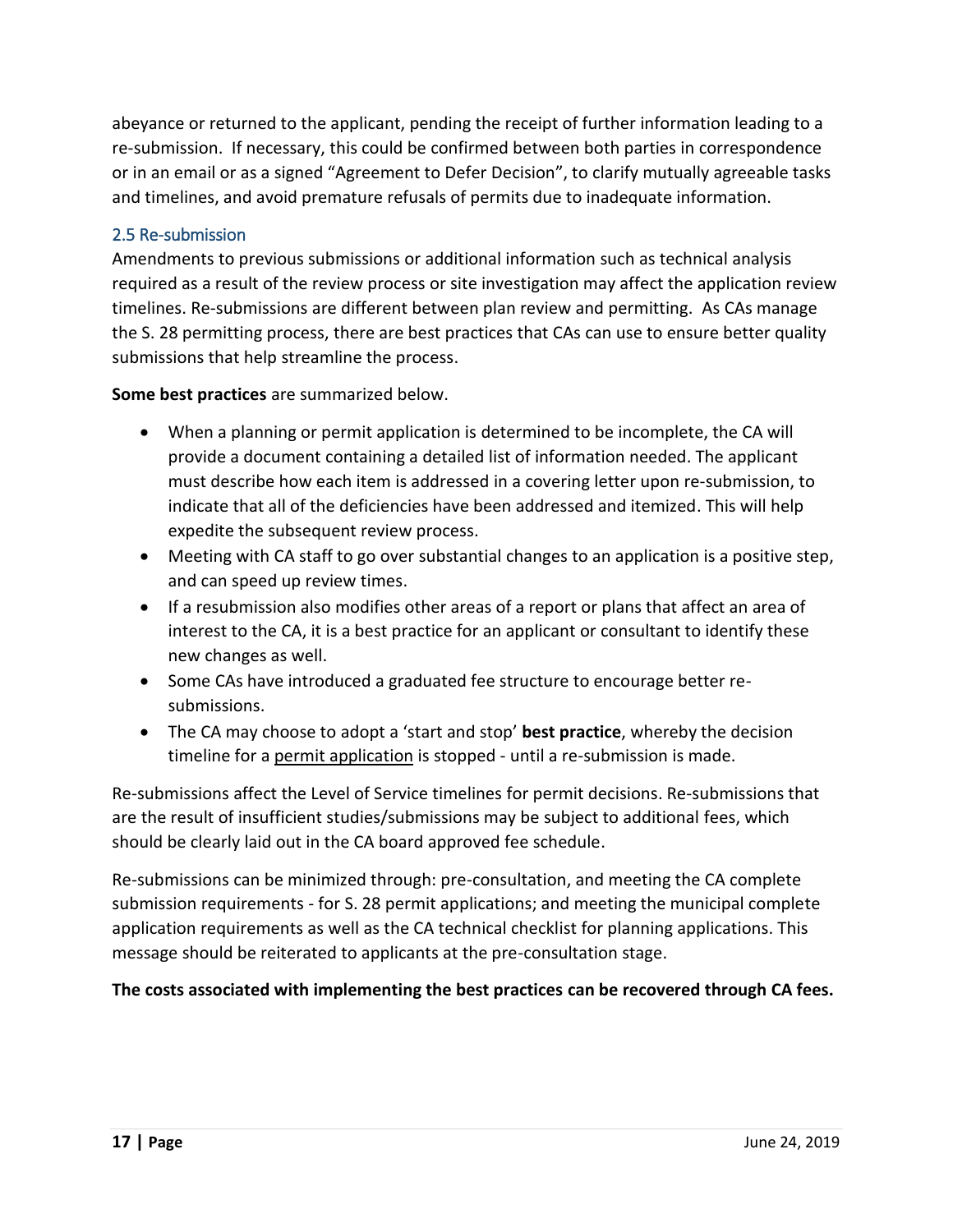# <span id="page-17-0"></span>3. Level of Service

CAs are committed to meeting timelines for development applications, and meeting service standards. The key steps that form the cornerstone of an efficient and effective CA review process are provided in **Table 2** below.

|                              | <b>Planning Act Application</b>                                   | <b>S. 28 Permit Application</b> |  |
|------------------------------|-------------------------------------------------------------------|---------------------------------|--|
| Pre-consultation             | Integrated pre-consultation with                                  | Pre-consultation with the       |  |
|                              | the Planning Approval Authority                                   | applicant                       |  |
| <b>Application</b>           | Consultation with CA staff prior                                  | Complete submission of the S.   |  |
| circulation/submission       | to municipality deeming                                           | 28 application, including the   |  |
|                              | applications complete.                                            | necessary technical reports.    |  |
|                              | Complete circulation of the                                       |                                 |  |
|                              | planning application, including                                   |                                 |  |
|                              | the necessary technical reports                                   |                                 |  |
|                              | and plans by the municipality to                                  |                                 |  |
|                              | the CA well in advance of the CA                                  |                                 |  |
|                              | review deadline set by the                                        |                                 |  |
|                              | municipality.                                                     |                                 |  |
|                              |                                                                   |                                 |  |
|                              | Consultation with CA staff before                                 |                                 |  |
|                              | deeming an application complete                                   |                                 |  |
|                              | is a best practice when the CA                                    |                                 |  |
|                              | will be reviewing technical                                       |                                 |  |
|                              | studies and/or plans in support of                                |                                 |  |
|                              | an application submission                                         |                                 |  |
| <b>Quality of submission</b> | Good-quality applications including submission of all components, |                                 |  |
|                              | such as technical studies, requested during pre-consultation.     |                                 |  |

| Table 2: Steps to an Efficient and Effective Conservation Authority Review Process |  |
|------------------------------------------------------------------------------------|--|
|                                                                                    |  |

**An overarching best practice is preparing a schedule, and taking a project management approach where both sides commit to meeting the schedule. It is very important to note that as CAs are responsible for the review of S. 28 permit applications; they have greater control over the timeliness of approvals.** This critical matter is elaborated upon in the sections below.

# <span id="page-17-1"></span>3.1 Planning Applications Timelines

Decision making timelines for municipal planning are set out in the *Planning Act*. It is important to note that each municipality has its own planning process; therefore, the standardization of CA comment timelines for all planning applications is not a straightforward matter.

As a **best practice**, the CA-Municipal MOU should mutually establish service standards which should include the timelines for circulation and review of planning applications. Refer to the CO template for CA-Municipal MOU. There may be some modification to these review timelines for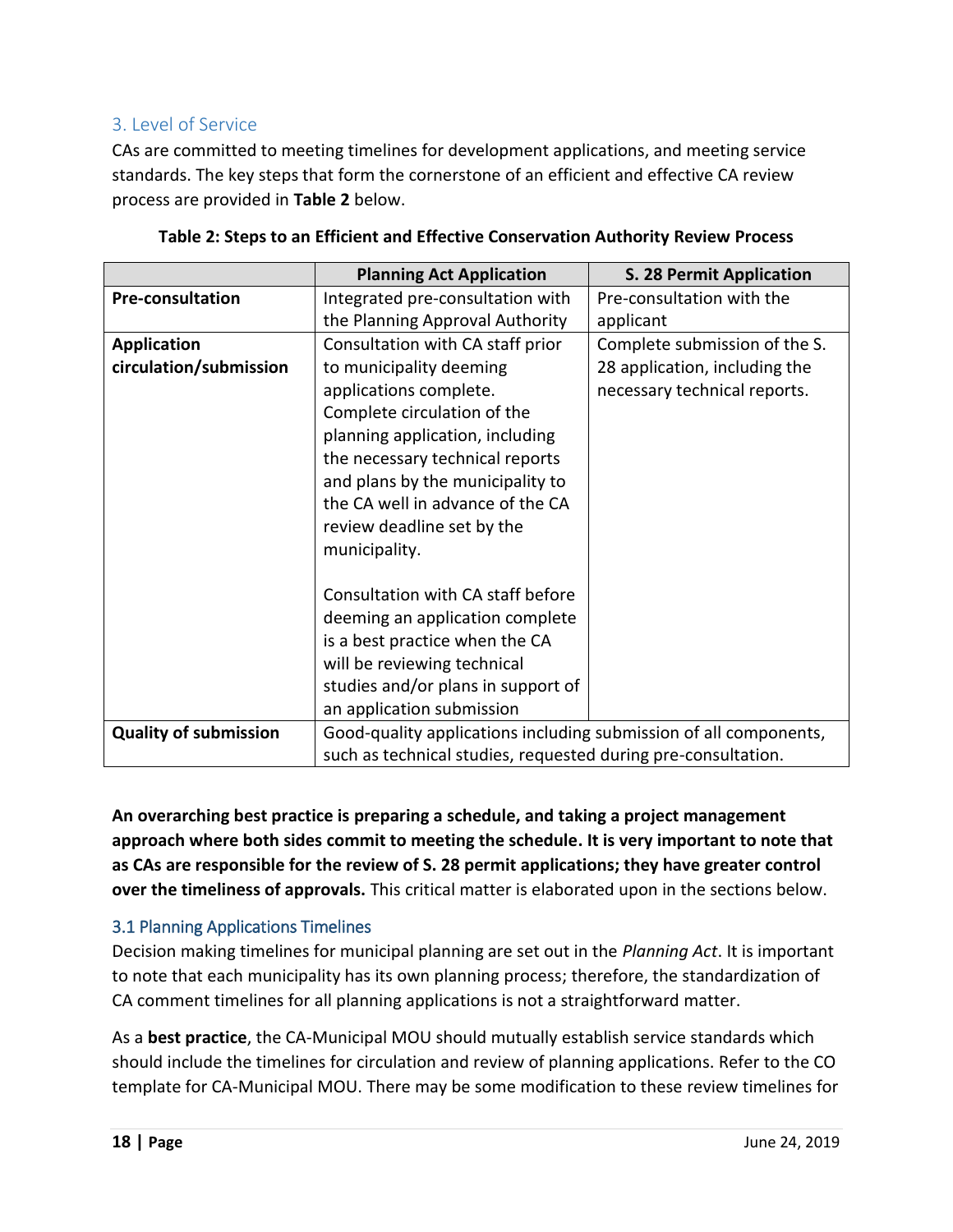individual applications with discussion and agreement amongst the applicant, municipal and CA staff during the pre-consultation stage and provided that the requirements of the *Planning Act*  are met.

**To achieve a streamlined approval process, the CA relies heavily on each municipality to include the CA in pre-consultation meetings, consult with the CA prior to deeming applications complete; and to circulate the planning application, technical reports and plans well in advance of the CA review deadline set by the municipality.** This, along with the CA participation during pre-consultation and the applicant meeting the CA technical checklist with good quality studies, is vital to the CA meeting level of service timelines for planning applications.

Other **best practices** for CAs are to ensure that front line staff are trained to understand the tight planning turnaround times and the importance of good information and data management.

# <span id="page-18-0"></span>3.2 Permit Applications Timelines

Service standards for Section 28 permit applications are specified by the Ministry of Natural Resources and Forestry (MNRF) in the "Policies and Procedures for Conservation Authority Plan Review and Permitting Activities (2010)". This CO guideline suggests three additional best practices based on practical input from CAs. These details are summarized below, and shown in **Table 3**.

As a **best practice**, the CA will make every effort to be consistent with the timelines shown in **Table 3**. It is important to note that the CA has the ability to identify a target timeline for completion that is reduced from these timelines.

#### **Table 3: Level of Service for CA Review of S. 28 Permit Applications**

**Note:** The timelines contained within this table have been developed as best-practices for CA staff. The timeline guideline is recommended as a client service target for CAs and represent a significant improvement to the timelines provided in the MNRF 2010 Guideline entitled "CA Roles and Responsibilities in Plan Review and Permitting"; the timeline guideline for major permits change from a total of 132 to 63 calendar days and for minor permits change from a total of 72 to 42 calendar days. **All timelines presented exclude statutory holidays.** 

| <b>Application</b>               | <b>Timeline</b>                                                    |  |
|----------------------------------|--------------------------------------------------------------------|--|
| <b>Process Step</b>              |                                                                    |  |
| Notification of complete         | Major permit applications: Within 14 days of the pre-<br>$\bullet$ |  |
| application requirements for the | consultation meeting.                                              |  |
| purpose of review of the permit  | Minor permit applications: Within 7 days of the pre-<br>$\bullet$  |  |
| application by the CA, start of  | consultation meeting.                                              |  |
| "paper trail" documentation,     | This will include confirmation of whether the application is       |  |
| and discussion of timelines and  | considered major or minor, if the applicant has provided adequate  |  |
| fees - Pre-consultation          |                                                                    |  |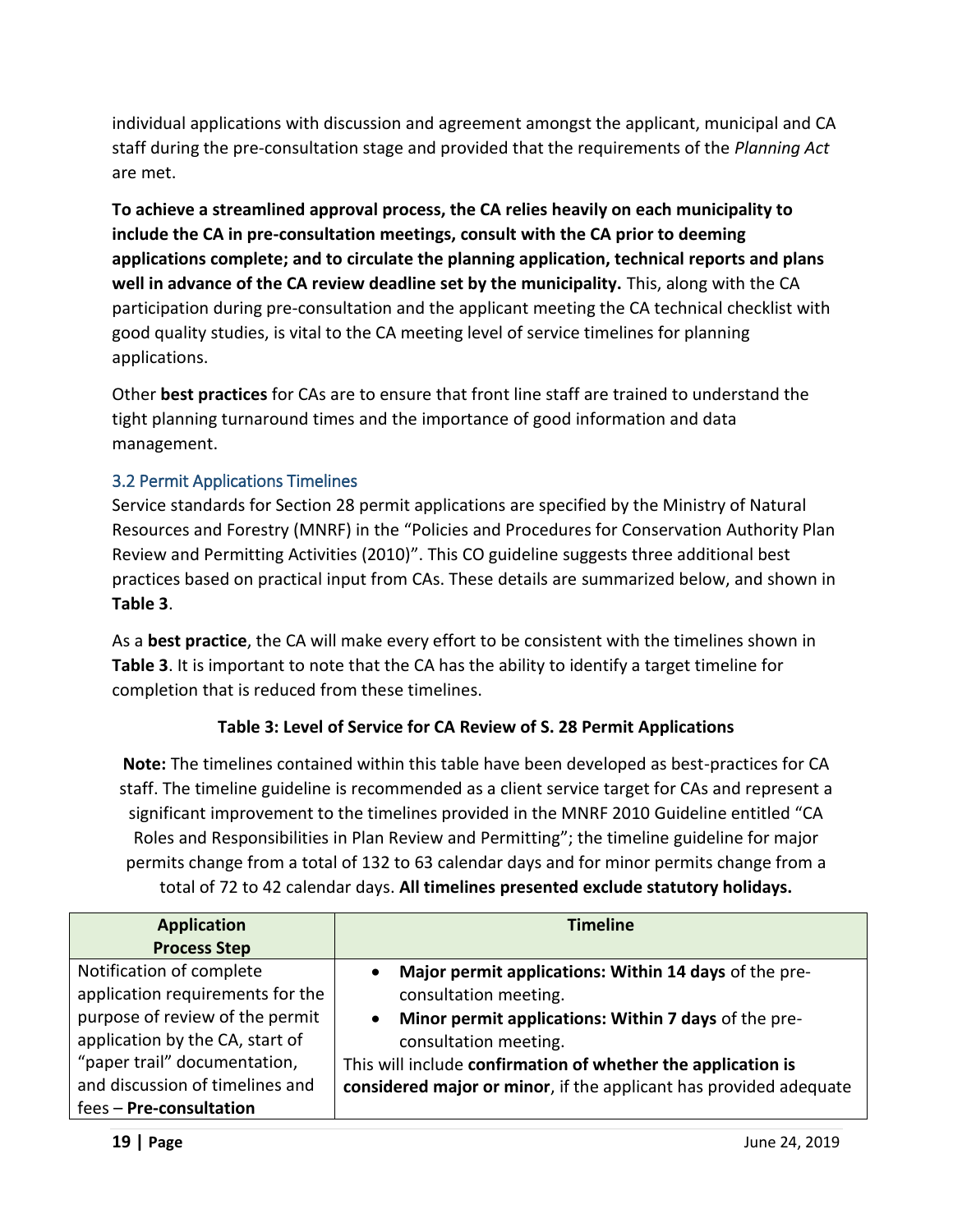| Notification whether the permit<br>application is considered<br>complete (i.e. it has met<br>submission requirements) for<br>the purpose of CA review | information (including the scope and scale of the work) for the CA<br>to make that determination. Some CAs may choose to only notify<br>applicants where the application is determined to be major. This<br>eliminates unnecessary paperwork for minor applications while the<br>process moves seamlessly to a decision.<br>Substantial changes to a proposal or a site visit after pre-<br>consultation may impact this timeline.<br>Major permit applications: Within 21 days of the<br>$\bullet$<br>application being received.<br>Minor permit applications: within 14 days of the<br>$\bullet$<br>application being received. Some CAs may choose to only<br>notify applicants where the application is determined to be<br>major. This eliminates unnecessary paperwork for minor<br>applications while the process moves seamlessly to a<br>decision.<br>Routine permit applications: within 10 days of the<br>applications being received. Some CAs may choose to only<br>notify applicants where the application is determined to be<br>major. This eliminates unnecessary paperwork for minor<br>applications while the process moves seamlessly to a<br>decision.<br>Note that a CA may choose to issue a permit prior to the |
|-------------------------------------------------------------------------------------------------------------------------------------------------------|------------------------------------------------------------------------------------------------------------------------------------------------------------------------------------------------------------------------------------------------------------------------------------------------------------------------------------------------------------------------------------------------------------------------------------------------------------------------------------------------------------------------------------------------------------------------------------------------------------------------------------------------------------------------------------------------------------------------------------------------------------------------------------------------------------------------------------------------------------------------------------------------------------------------------------------------------------------------------------------------------------------------------------------------------------------------------------------------------------------------------------------------------------------------------------------------------------------------------------------|
|                                                                                                                                                       | end of the 21 day period. In that case, no notification of<br>complete application would be received.<br>Note that if the application is incomplete, the decision<br>$\bullet$<br>timeline does not begin.                                                                                                                                                                                                                                                                                                                                                                                                                                                                                                                                                                                                                                                                                                                                                                                                                                                                                                                                                                                                                               |
| Decision (recommendation to<br>approve or refer to a hearing) $-$<br><b>Major application</b>                                                         | Within 28 days after a complete application is received.<br>$\bullet$<br>Within 30 additional business days upon each re-<br>submission.                                                                                                                                                                                                                                                                                                                                                                                                                                                                                                                                                                                                                                                                                                                                                                                                                                                                                                                                                                                                                                                                                                 |
| Decision (recommendation to<br>approve or refer to a hearing) $-$<br><b>Minor application</b>                                                         | Within 21 days after a complete application is received.<br>15 additional days upon each re-submission.                                                                                                                                                                                                                                                                                                                                                                                                                                                                                                                                                                                                                                                                                                                                                                                                                                                                                                                                                                                                                                                                                                                                  |
| Decision (recommendation to<br>approve or refer to a hearing) $-$<br><b>Routine application</b>                                                       | Within 14 days after a complete application is received.<br>$\bullet$<br>7 additional days upon each re-submission                                                                                                                                                                                                                                                                                                                                                                                                                                                                                                                                                                                                                                                                                                                                                                                                                                                                                                                                                                                                                                                                                                                       |

If the CA has not made a decision with regard to an application made under S.28 within the appropriate timeframes noted above, the applicant may contact the senior CA staff serving as a 'client service facilitator' for applications issue management first. If the applicant is not satisfied with the response from the client service facilitator, the applicant can submit a request for administrative review by the General Manager or Chief Administrative Officer, and then if not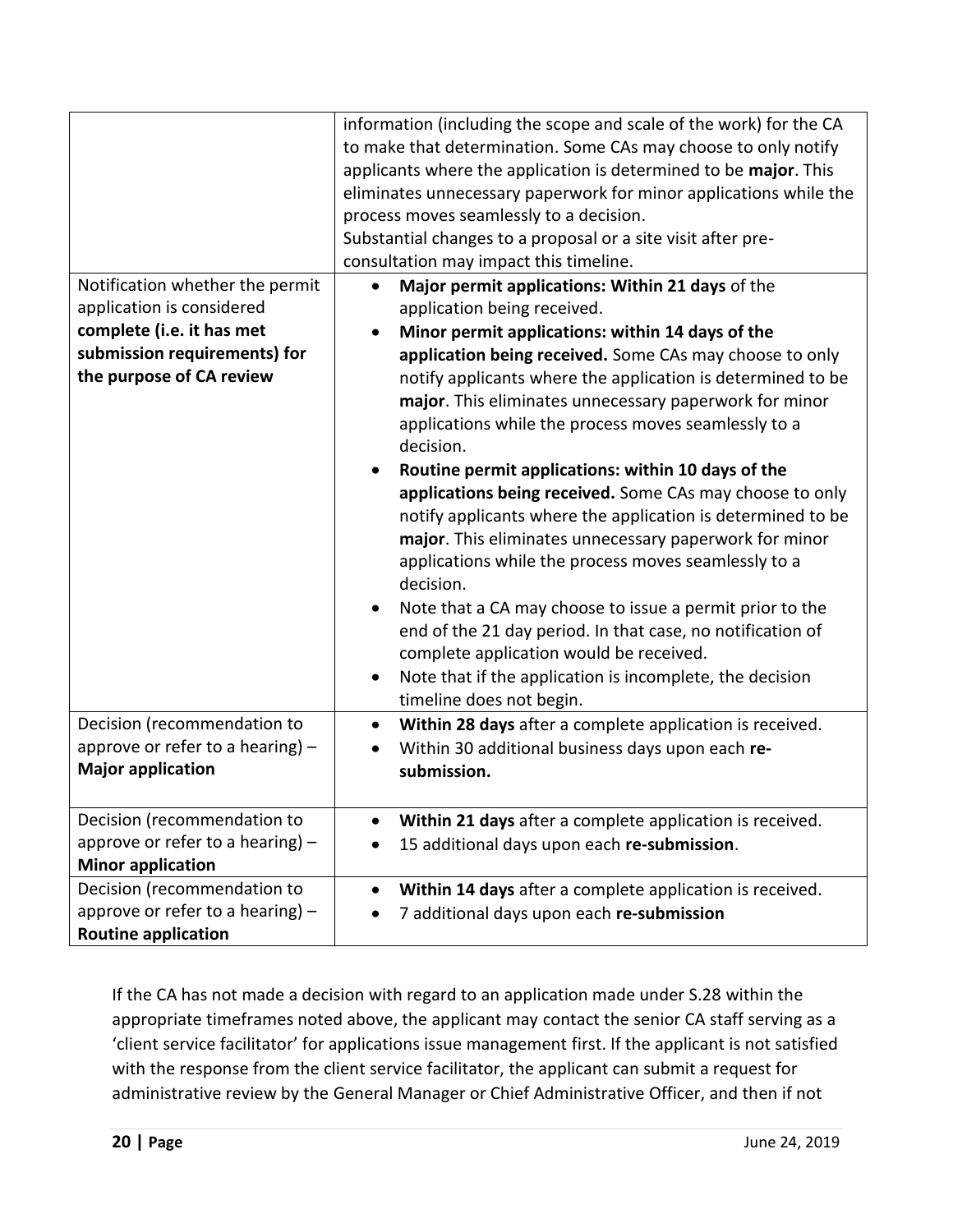satisfied, the CA Board. It should be noted that the review timelines may be affected by unexpected circumstances. Clear communication with the municipality and applicant is essential in these situations to establish expectations and new timelines.

#### **The costs associated with implementing the best practices can be recovered through CA fees.**

## <span id="page-20-0"></span>3.3 Summary of Best Practices

**Table 4** summarizes the best practices provided within this guideline to support the streamlining of CA review of planning and permit applications. It is divided into those best practices that support the CA review of planning applications or permitting applications or both. It is important to refer to the sections identified for the full context and applicability of the practice.

| No. | <b>Summary of Best Practices</b>                                               |                              |
|-----|--------------------------------------------------------------------------------|------------------------------|
|     |                                                                                | <b>Section</b>               |
|     | <b>CA Review of Planning Act Applications</b>                                  |                              |
| 1.  | The CA-Municipal MOU should include provisions to                              | 2.3.1 Pre-consultation       |
|     | involve the CA in pre-consultation                                             | for Planning                 |
|     |                                                                                | Applications                 |
| 2.  | The CA should work with the municipality to get CA                             | 2.4.1 Planning               |
|     | technical checklists included as part of complete                              | Application                  |
|     | application requirements in municipal Official Plans                           | Submissions                  |
| 3.  | The CA could request the municipality to: include a sign                       | 2.4.1 Planning               |
|     | off sheet with the technical work to confirm that the                          | Application                  |
|     | work meets good practice and acceptable, current                               | Submissions                  |
|     | industry standards for technical studies and was                               |                              |
|     | completed by persons with relevant qualifications and                          |                              |
|     | experience.                                                                    |                              |
| 4.  | The CA-Municipal MOU should mutually establish service                         | 3.1 Planning                 |
|     | standards which should include the timelines for plan                          | <b>Application Timelines</b> |
|     | review applications                                                            |                              |
|     | CA Review of applications made under S. 28 of the Conservation Authorities Act |                              |
| 1.  | The CA regulated area will be displayed as a separate                          | 1.1 Online Screening         |
|     | data layer in the online screening map                                         | Maps                         |
| 2.  | The CA will ensure that an approved and updated                                | 1.1 Online Screening         |
|     | screening map for the CA regulated area is available to                        | Maps                         |
|     | watershed municipalities and the public. The updates                           |                              |
|     | will be done per the "Procedure for Updating Section 28                        |                              |
|     | Mapping: Development, Interference with Wetlands and                           |                              |
|     | Alterations to Shorelines and Watercourses                                     |                              |
|     | Regulations", endorsed by Conservation Ontario (April,                         |                              |
|     | 2018).                                                                         |                              |

#### **Table 4: Summary of Best Practices**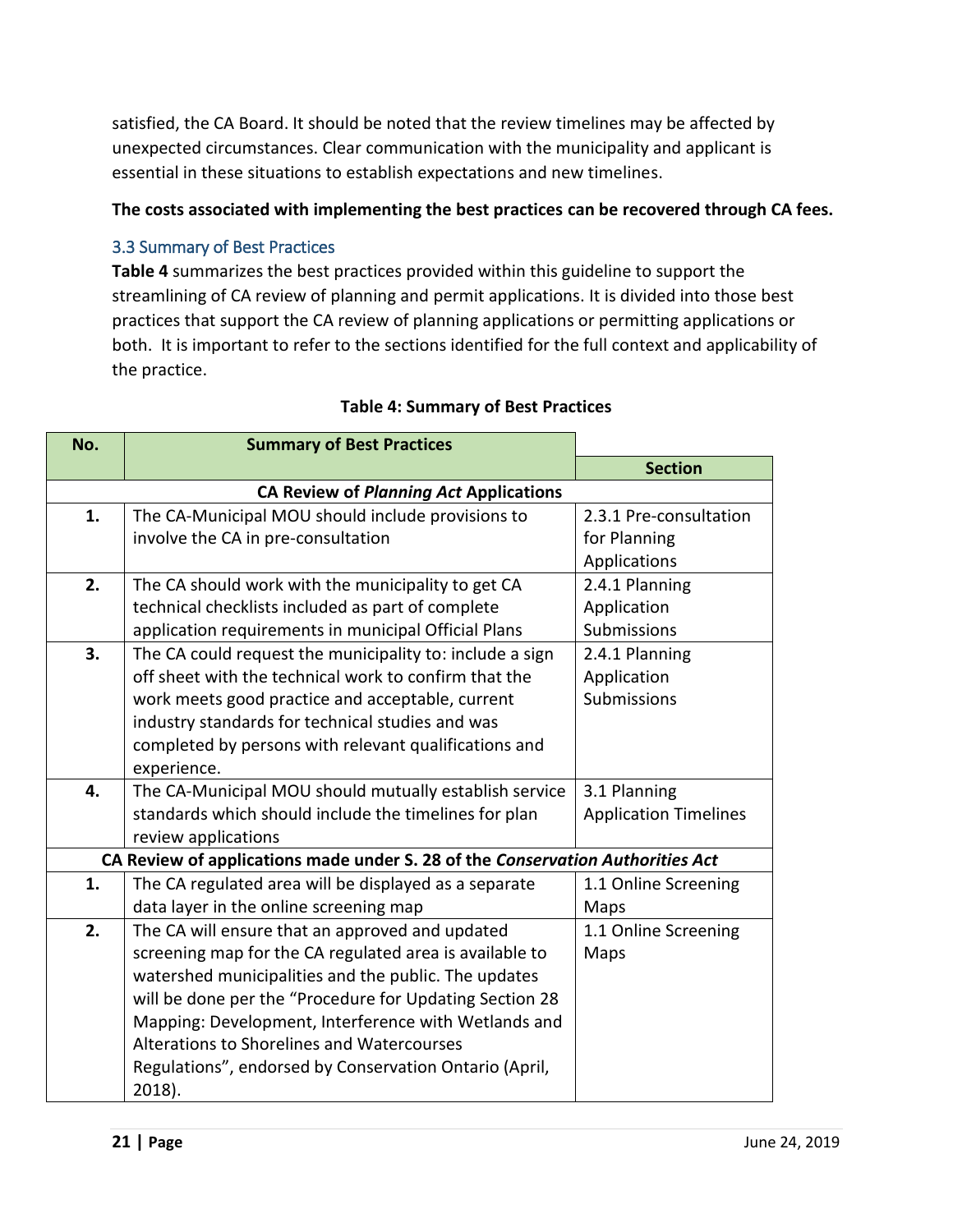| No. | <b>Summary of Best Practices</b>                          |                             |
|-----|-----------------------------------------------------------|-----------------------------|
|     |                                                           | <b>Section</b>              |
| 3.  | The screening map will be searchable by municipal         | 1.1 Online Screening        |
|     | address.                                                  | Maps                        |
| 4.  | The CA will make the mapping rationale available.         | 1.1 Online Screening        |
|     |                                                           | Maps                        |
| 5.  | The CA will have an agreement that includes a clear       | 1.1 Online Screening        |
|     | disclaimer statement.                                     | Maps                        |
| 6.  | CA websites and fee schedules should include plain        | 1.1 Online Screening        |
|     | language descriptions of the types of services and        | Maps                        |
|     | mapping provided by the CA.                               |                             |
| 7.  | The CA will define permit applications as "major",        | 2.2.2 Permit                |
|     | "minor" or "routine"                                      | <b>Application Streams</b>  |
| 8.  | The CA should try to ensure that the landowner or         | 2.3.2 Pre-consultation      |
|     | authorized agent is included in pre-consultation          | for Permit Applications     |
|     | meetings or as a minimum receive correspondence           |                             |
|     | regarding their application                               |                             |
| 9.  | The CA could require the applicant to: include a sign off | 2.4.2 Permit                |
|     | sheet with the technical work to confirm that the work    | <b>Application Complete</b> |
|     | meets good practice and acceptable, current industry      | Submissions                 |
|     | standards for technical studies and was completed by      |                             |
|     | persons with relevant qualifications and experience.      |                             |
| 10. | The CA will make every effort to be consistent with the   | 3.2 Permit Application      |
|     | suggested process and timelines provided in the Ministry  | <b>Timelines</b>            |
|     | of Natural Resources and Forestry (MNRF) publication      |                             |
|     | "Policies and Procedures for Conservation Authority Plan  |                             |
|     | Review and Permitting Activities" (2010) and this CO      |                             |
|     | guideline.                                                |                             |
| 11. | The CA should reiterate the technical checklist for       | 2.5 Re-submission           |
|     | studies to applicants at the pre-consultation meeting     |                             |
|     | CA Review of Planning Act and S. 28 Applications          |                             |
| 1.  | The CA will manage applications efficiently by:           | 2.1 Application             |
|     | Implementing an internal application tracking             | Management                  |
|     | system.                                                   |                             |
|     | Identifying a senior CA staff contact to be the           |                             |
|     | 'client service facilitator' for plan review              |                             |
|     | and/or permit applications issue                          |                             |
|     | management.<br>The CA will prioritize applications for    |                             |
|     | emergency works to respond to                             |                             |
|     | circumstances that pose a risk to life and/or             |                             |
|     | property. The CA will note this in the local CA-          |                             |
|     | municipal MOU.                                            |                             |
|     |                                                           |                             |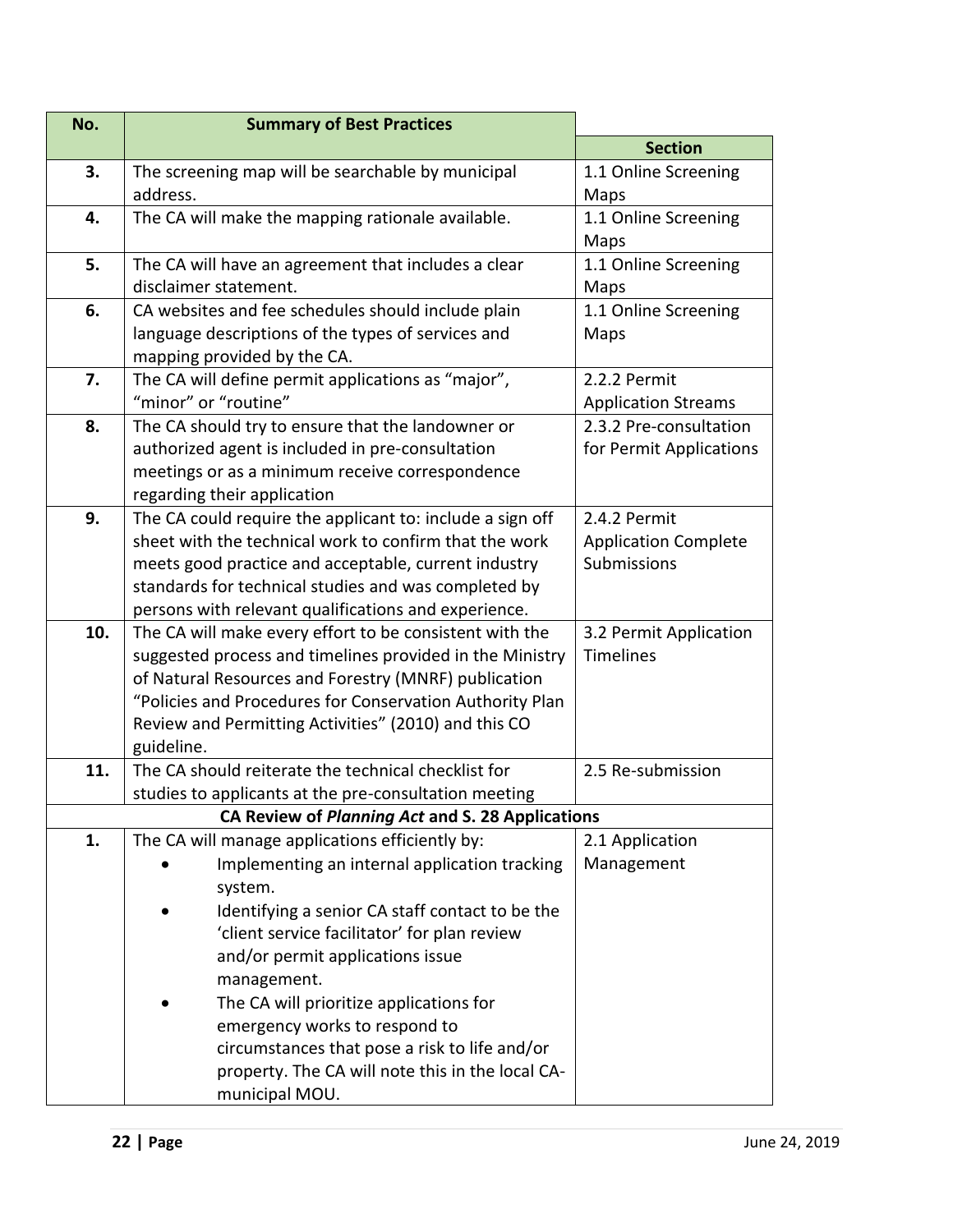| No. | <b>Summary of Best Practices</b>                                                                                         |                         |
|-----|--------------------------------------------------------------------------------------------------------------------------|-------------------------|
|     |                                                                                                                          | <b>Section</b>          |
| 2.  | The CA will post all online decision support tools online                                                                | 1. Online Decision      |
|     |                                                                                                                          | Support Tools (and 1.1, |
|     |                                                                                                                          | 1.2)                    |
| 3.  | The CA will identify a senior CA staff serving as a 'client<br>service facilitator' for planning and permit applications | 2.1, 2.4.2, 3.2,        |
|     |                                                                                                                          | Appendix B              |
|     | issue management                                                                                                         |                         |

As reiterated throughout this guideline document, **the costs associated with implementing the best practices can be recovered through CA fees.** 

# <span id="page-22-0"></span>4. Performance Evaluation and Reporting

Service information summaries, performance evaluations, and associated reporting strongly support transparency, process improvements and efficiency. Example report tables are provided below. Performance evaluation must be reported to the CA board. Most of the information should be included in public CA Annual Reports. It is recognized that CAs may need time to fully implement the suggested performance evaluation and reporting. Therefore a 2 year a transition period is recommended.

Service delivery and workload information summaries should be reported on a yearly basis including five year actuals. The summary should include a brief description of the program, and capture unusual increases, trends, or routine workloads. **Table 5** provides an example of reporting on annual workloads.

| <b>Applications/Inquiries</b> | 2018 | 2017 | 2016 | 2015 | 2014 |
|-------------------------------|------|------|------|------|------|
| <b>Number of Permit</b>       | 101  | 108  | 221  | 165  | 202  |
| applications                  |      |      |      |      |      |
| <b>Number of Planning</b>     | 25   | 40   | 110  | 90   | 131  |
| applications                  |      |      |      |      |      |
| <b>Number of Landowner</b>    | 51   | 57   | 34   | 60   | 45   |
| inquiries* (resulting in      |      |      |      |      |      |
| comments)                     |      |      |      |      |      |
| <b>Number of Lawyer</b>       | 36   | 47   | 90   | 104  | 113  |
| inquiries (resulting in       |      |      |      |      |      |
| comments)                     |      |      |      |      |      |
| <b>Number of hearings</b>     |      |      |      |      |      |

|  |  | Table 5: Example of Reporting on Workload Actuals |  |  |
|--|--|---------------------------------------------------|--|--|
|--|--|---------------------------------------------------|--|--|

\*The CA can choose to further divide this into: no. of Property Inquiries, no. of Permit Inquiries

The planning and permit review processes must be evaluated on a yearly basis using key performance indicators (KPIs) such as: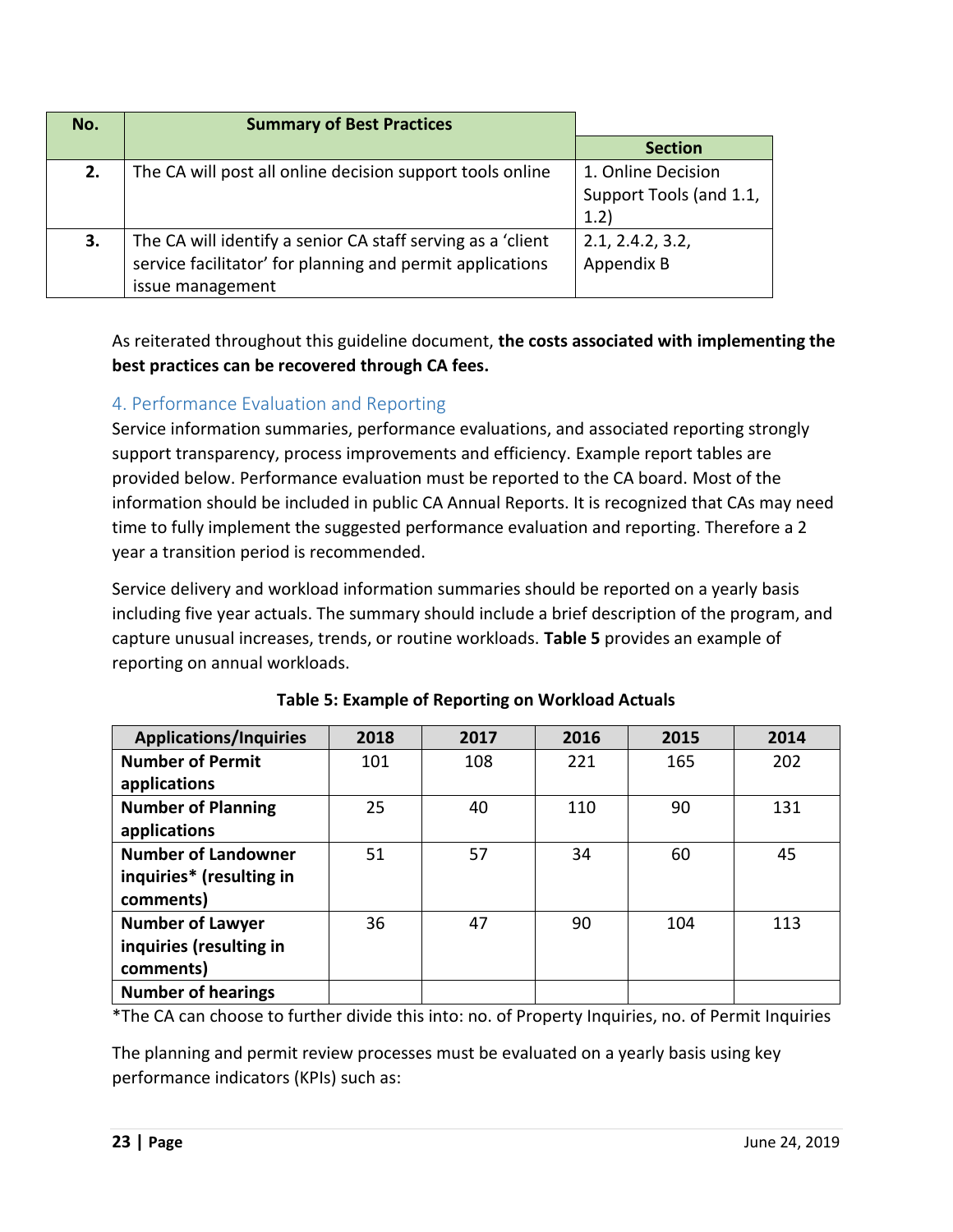- Application review times (see **Table 6**).
- Percent of target timelines that were achieved (see **Table 7**).
- A summary of deferred or delayed applications, reported to the CA Board.
- Identification of publicly available tools, agreements, policies that guide reviews and decision-making:
	- o Online screening map
	- o CA-Municipal MOUs or Technical Service Agreements
	- o CA plan review and regulation approvals policies, procedures and guidelines
	- o CA technical checklist for planning applications
	- o CA complete application requirements for S. 28 permit applications
	- o CA Fee schedules
	- o CA Client Service Standards Commitment/Policy.
- If available, client feedback on performance: responsiveness, cooperation, accessibility, issuance of clear guidance.

Some CAs also provide staff time allocation tracking summaries by program (i.e. plan input vs plan review vs permit vs infrastructure/environmental assessments etc.), to support tracking review process performance, assist in supporting justification for fees, and to find process inefficiencies and efficiencies for staffing and resource allocation. The CA may choose to include this within their performance evaluation.

#### **Table 6: Example for Reporting on Permit Application Review Time**

| Permit             | No. of permit applications reviewed with decision in 2018 |                                          |    |  |  |  |  |
|--------------------|-----------------------------------------------------------|------------------------------------------|----|--|--|--|--|
| <b>Application</b> | Pre-                                                      | $1-30$ days<br>31-90 days<br>$> 90$ days |    |  |  |  |  |
| <b>Stream</b>      | <b>Consultation</b>                                       |                                          |    |  |  |  |  |
|                    | within 21 days                                            |                                          |    |  |  |  |  |
| Routine            | 10                                                        | 10                                       |    |  |  |  |  |
| <b>Minor</b>       |                                                           | 58                                       |    |  |  |  |  |
| <b>Major</b>       | 15                                                        |                                          | 40 |  |  |  |  |

#### **Table 7: Example for Reporting on Timelines Achieved**

| <b>Application Type</b>   | <b>Percent of Applications</b><br>where the Timeline is<br><b>Achieved</b> |
|---------------------------|----------------------------------------------------------------------------|
| Official Plan Amendments* | 80%                                                                        |
| Zoning By-law Amendments* | 72%                                                                        |
| Plans of Subdivision*     | 66%                                                                        |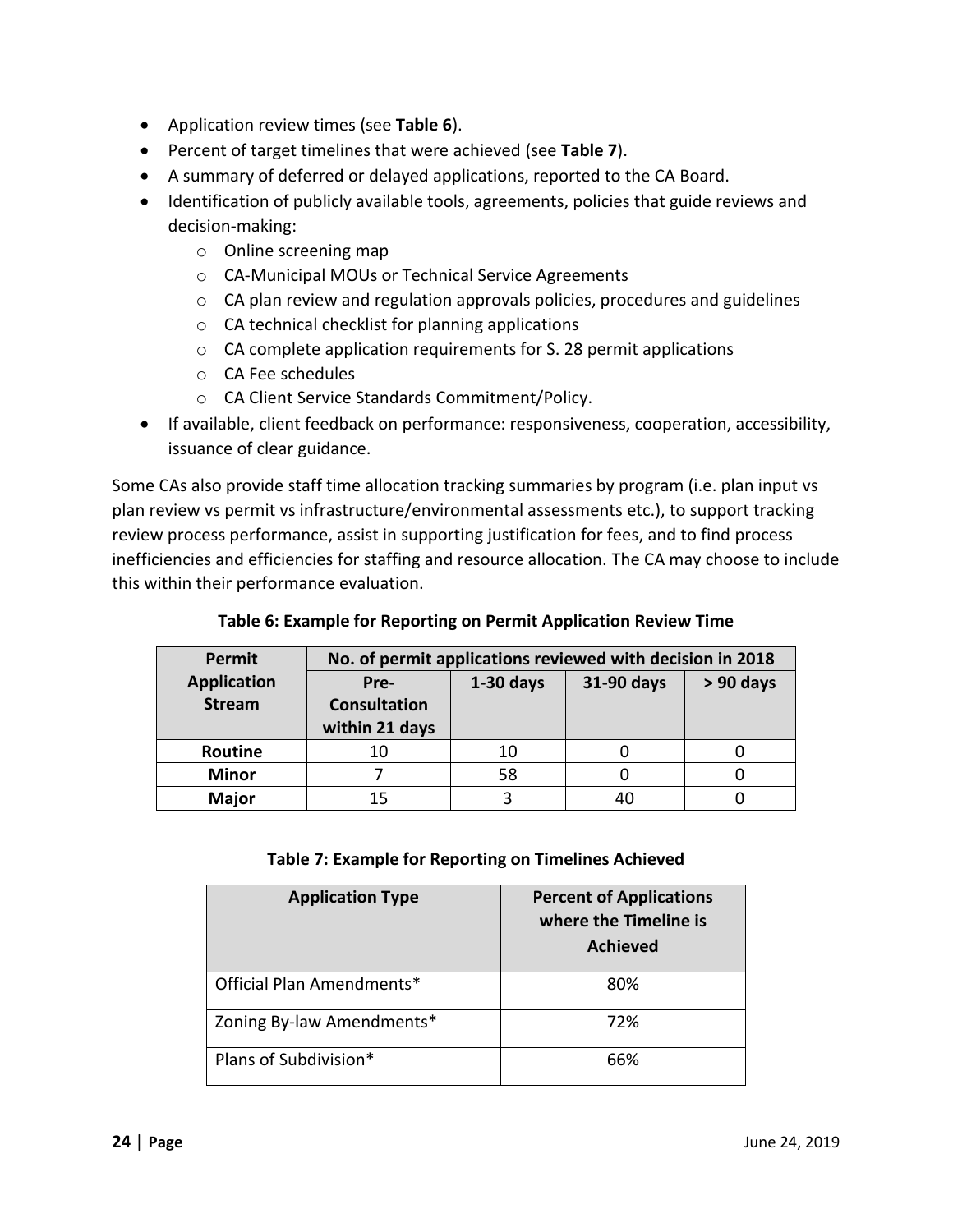| Site Plan Control*     | 89% |
|------------------------|-----|
| Consents (Severances)* | 76% |
| Minor Variances*       | 88% |
| S. 28 Permits**        | 85% |

\*Compare to planning application related timelines set in the CA-Municipal MOU \*\*Compared to CA Level of Service timelines for S. 28 permit applications

**The costs associated with performance evaluation and reporting can be recovered through CA fees.** 

# <span id="page-24-0"></span>Sources of Information

- Provincial Direction:
	- o Policies and Procedures for Conservation Authority Plan Review and Permitting Activities. Ministry of Natural Resources and Forestry. 2010.
- Conservation Ontario Council endorsed procedures:
	- o Procedure for Updating Section 28 Mapping: Development, Interference with Wetlands and Alterations to Shorelines and Watercourses Regulations. Conservation Ontario Section 28 Regulations Committee. 2018
- CA Policy and Procedural Manuals:
	- o Planning and Development Procedural Manual. Toronto and Region Conservation Authority. 2010.
	- o Plan Review Manual. Lower Trent Region Conservation Authority. March 2019.
	- o Planning and Development Administrative Procedural Document. Credit Valley Conservation Authority. 2011.
	- o Rules of Procedure for Permit Application Review and Approval in Accordance with Ontario Regulation 180/06 as amended by Ontario Regulation 63/13 made under Section 28 of the Conservation Authorities Act. Lakehead Region Conservation Authority. July 2018.
	- o Ontario Regulation 163/06 Policy document. Lower Trent Region Conservation Authority. October 2018.
- Performance Reporting:
	- o CA Staff Report to Board on Customer Service Plan for the Planning and Regulations Program. Long Point Region Conservation Authority. June 17, 2017.
- CA-Municipal Memoranda of Understanding
	- o Memorandum of Understanding Between The Regional Municipality of Halton, City of Burlington, Town of Halton Hills, Town of Milton, Town of Oakville, Halton Region Conservation Authority, Credit Valley Conservation Authority, and Grand River Conservation Authority. For An Integrated Halton Area Planning System. July 16, 2018.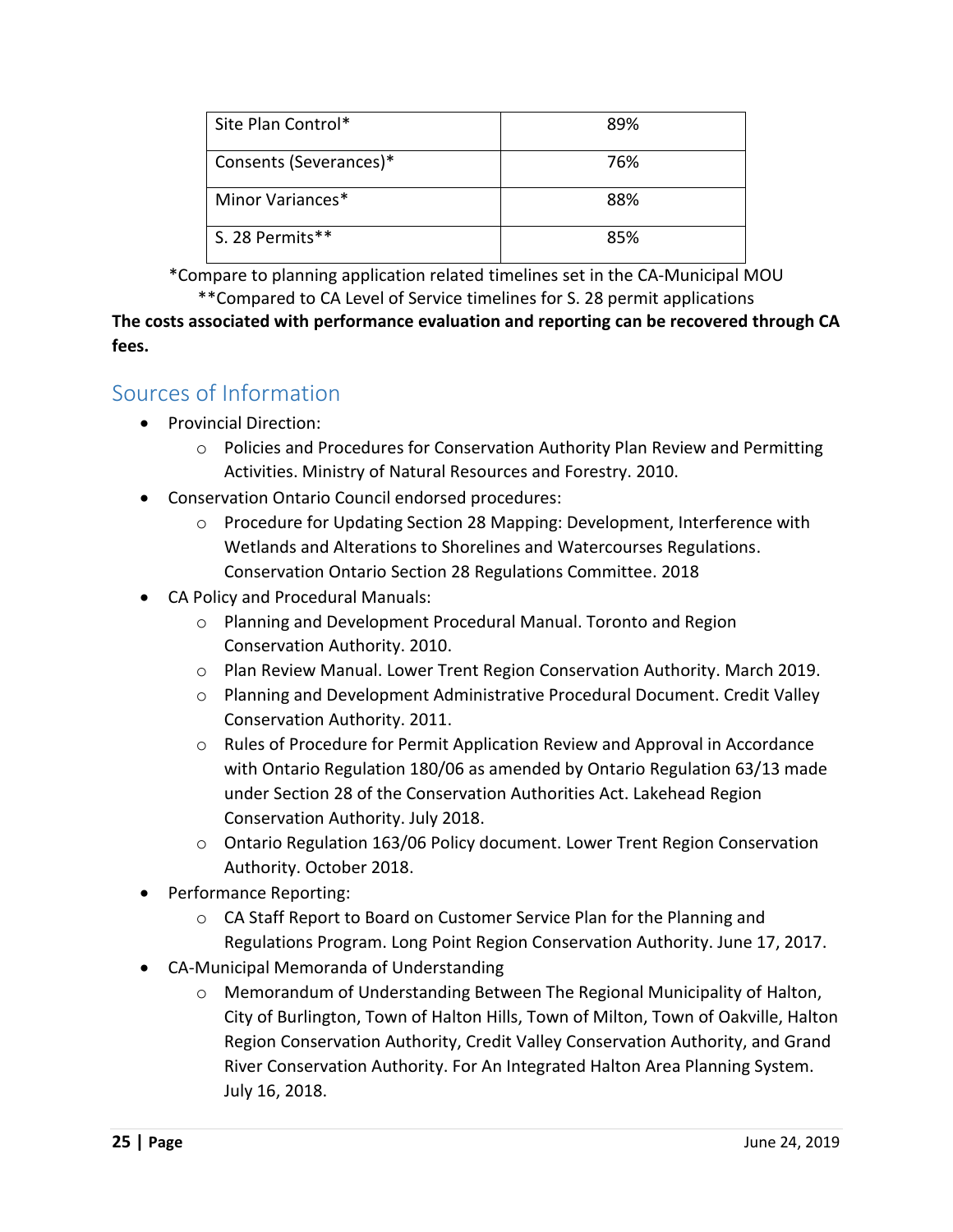- Online Mapping Resources:
	- o Lake Simcoe Region Conservation Authority. Ontario Regulation 179/06 Regulated Areas Mapping. Available at: <https://maps.lsrca.on.ca/EH5Viewer/index.html?viewer=LSRCARegulations>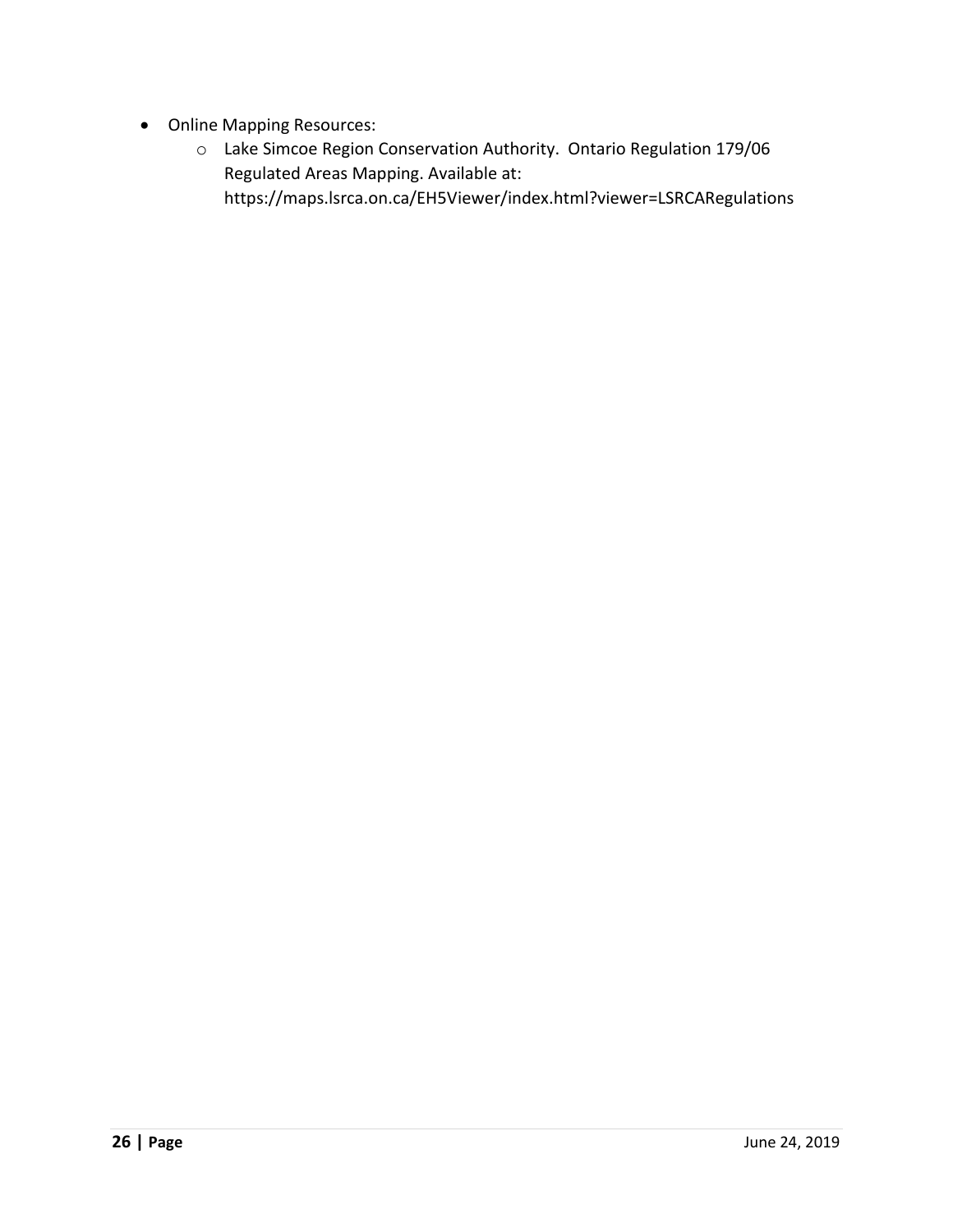# <span id="page-26-0"></span>Appendix A: Example - General Submission for a S. 28 Permit Application

A signed and dated Application for Permit form (complete with the applicant's contact information) should be submitted, along with the other applicable information. This application can be submitted either in digital or hard copy. If the property owner is not applying, then obtain a letter from the property owner identifying that the applicant can act as the agent. The scale and complexity of the proposal will determine which of the studies, reports or design drawings will be needed for the application. A listing of potential studies that may be required can be found in the downloadable document provided below [insert link from the CA website]. The level of detail required for most of the studies and reports can vary widely depending on the property and the proposal. In some situations, a single-page letter from a qualified expert will be sufficient, while in other cases a major study will be necessary.

#### *Permission to Develop*

A signed application may contain, but is not limited to the following information:

- 4 copies of a plan of the area showing the type and location of the development
- the proposed use of the buildings and structures following completion of the development; including clarification of municipal or private services (before and after development)
- the approximate start and completion dates of the development
- the elevations of existing buildings, if any, and grades and the proposed elevations of buildings and grades after development
- access/egress on the plan (before and after development)
- drainage details before and after development
- a complete description of the type of fill proposed to be placed or dumped
- signed land owner authorization for the CA to enter the property\*
- $\bullet$  technical studies/plans as required to meet the regulatory provisions of CA Act S.28<sup>\*\*</sup>.
- submission of the prescribed fee set by the CA for review of the application.

#### *Permission to Alter*

A CA may grant a person permission to straighten, change, divert, or interfere with an existing channel of a river, creek, stream, or watercourse or to change or interfere with a wetland. A signed application may contain, but is not limited to the following information:

- 4 copies of a plan of the area showing plan view and cross-section details of the proposed alteration
- a description of the methods and equipment to be used in carrying out the alteration and access/egress to do the work if applicable
- the start and completion dates of the alteration
- a statement of the purpose of the alteration
- signed land owner authorization for the CA to enter the property
- technical studies/plans as required to meet the regulatory provisions of CA Act S.28<sup>\*\*</sup>
- submission of the prescribed fee set by the CA for review of the application.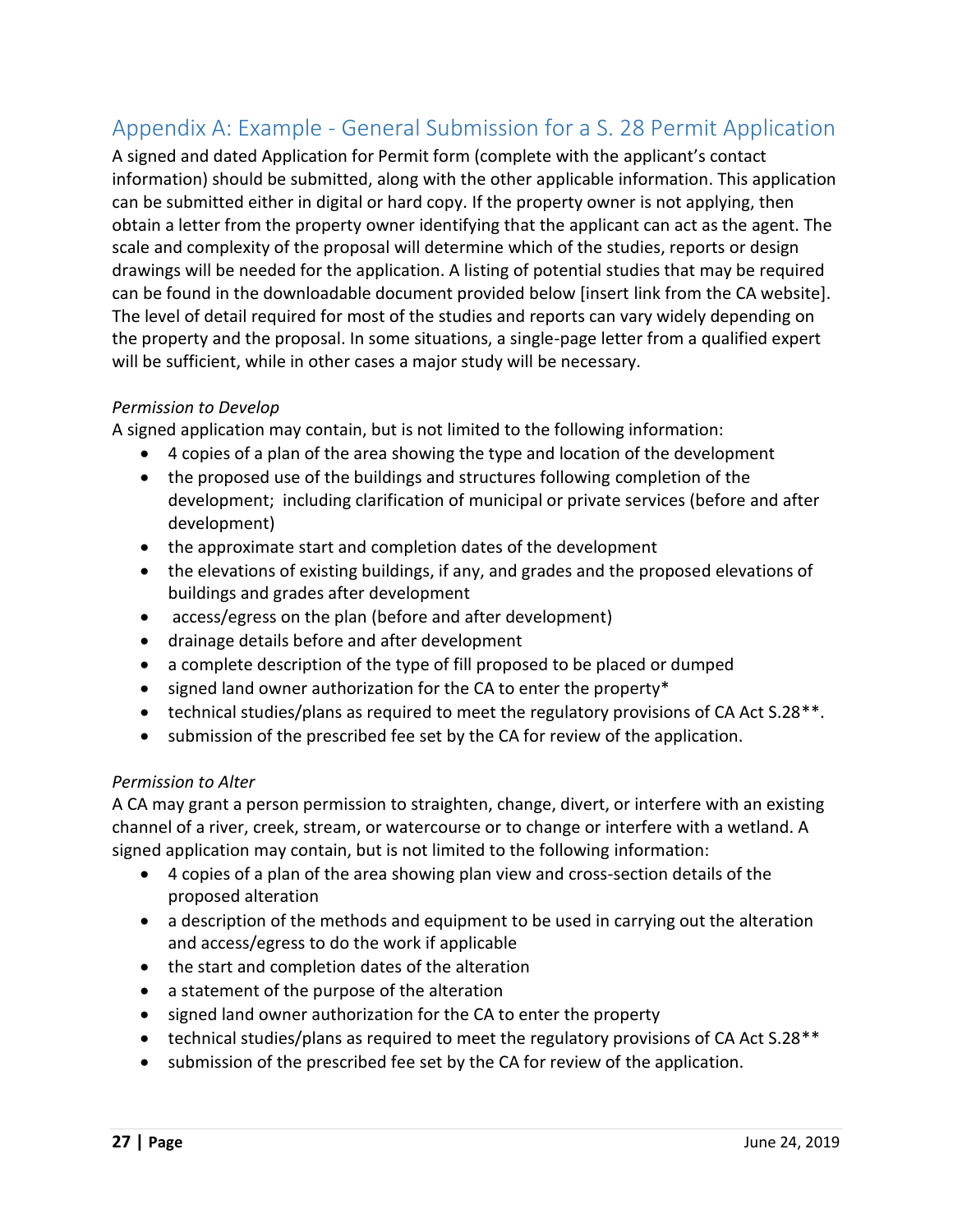\*May not be applicable for works completed under the *Drainage Act*-see *Drainage Act* and *Conservation Authorities Act* Protocol for more details.

**\*\*** These should include a sign off sheet with the technical work to confirm that the work meets good practice and acceptable, current industry standards for technical studies and was completed by persons with relevant qualifications and experience.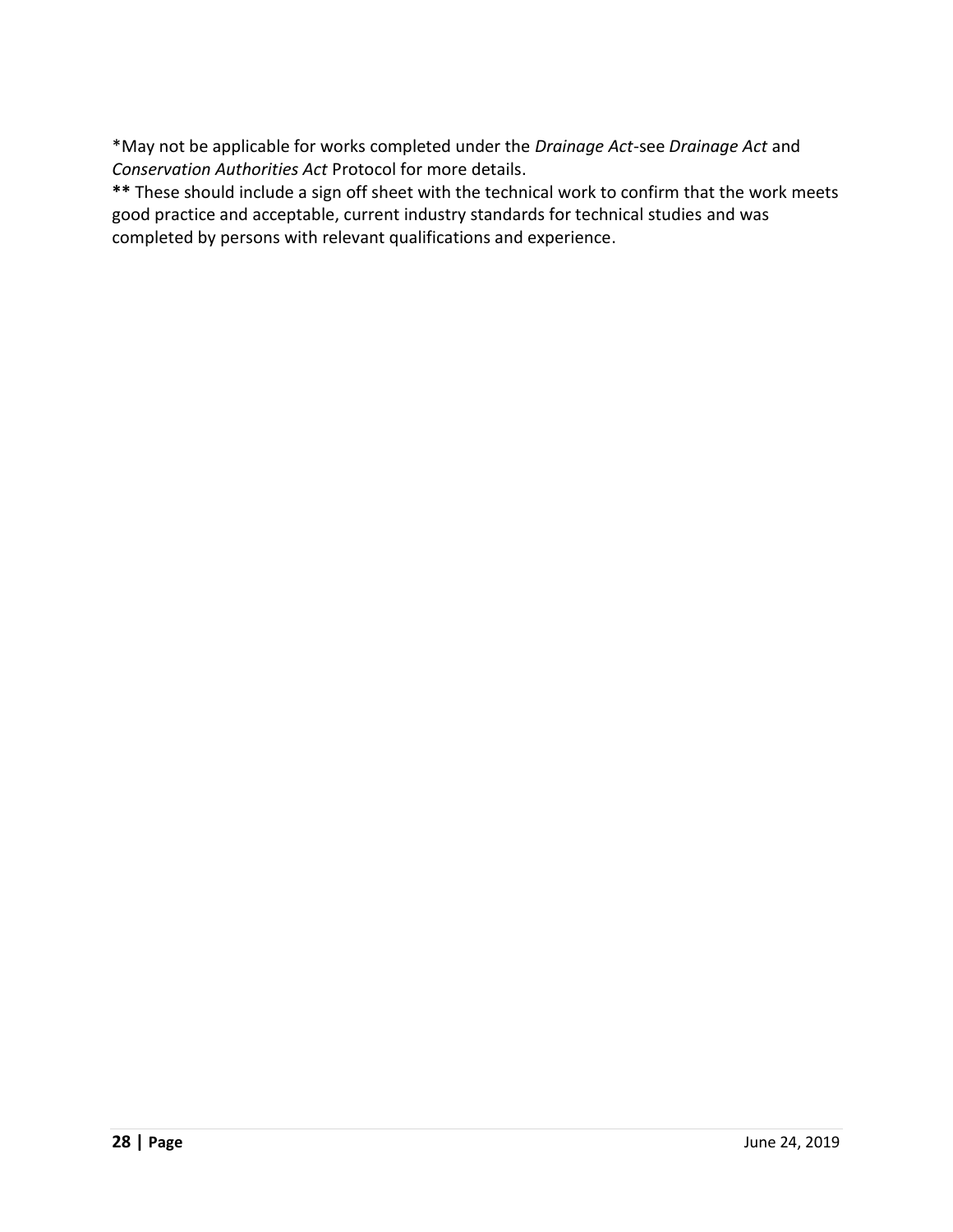# <span id="page-28-0"></span>Appendix B: Example - Client Service Delivery Charter for CA Plan and Permit Review Program

We aim to provide a high standard of effective and efficient service to all of our customers of the plan and permit review program. This charter explains our service commitment.

Who are our customers?

- clients of plan and permit application review program including watershed residents, legal staff, real estate staff, engineering and consultants
- municipal and provincial governments

Our commitment to our customers. We will:

- provide customer service that is timely, welcoming and helpful
- provide knowledgeable, professional and courteous service
- treat you with respect, fairness, openness and equality
- ensure it is easy and convenient to contact us
- identify a CA staff as the **'client service facilitator'** for issue management
- maintain customer confidentiality and abide by all privacy legislation
- work to provide accessible services and to the provision of alternate formats, consistent with the *Accessibility Standards for Customer Service*
- ensure our customer service locations are safe and healthy environments

Our customer service standards. We will:

- answer telephone calls to our main reception in person whenever possible during office hours; outside of office hours or when it is not possible to answer a call in person, ensure that messages are forwarded to appropriate staff **within two business days**
- ensure all staff provide a courteous and accurate voicemail greeting indicating when they will be available to respond to messages
- acknowledge receipt of mail, voicemail and email **within two business day**
- explain our processes
- review S. 8 applications **per timelines specified in the Client Service Standards** and planning applications **per the CA-Municipal MOU**
- keep customers informed of timelines and explain if there will be a delay
- post notice of service disruptions on our website and telephone system
- respect our customers' time by keeping scheduled appointments, and strive to attend to general queries from customers without appointments **within two business days**
- use plain language wherever possible, and provide more detail or explanation when asked
- **post screening tools online** including CA regulated area maps, policies, procedures and guidelines, technical checklist for planning applications, complete application requirements for S. 28 permit applications, fee policies and schedules, Client Service Standards

Continuous improvement. We will:

- ensure that all customers have the opportunity to provide feedback on the service received through a CA feedback form
- monitor feedback and review performance regularly, and provide an annual report to our customers via our website
- review our commitments and standards annually